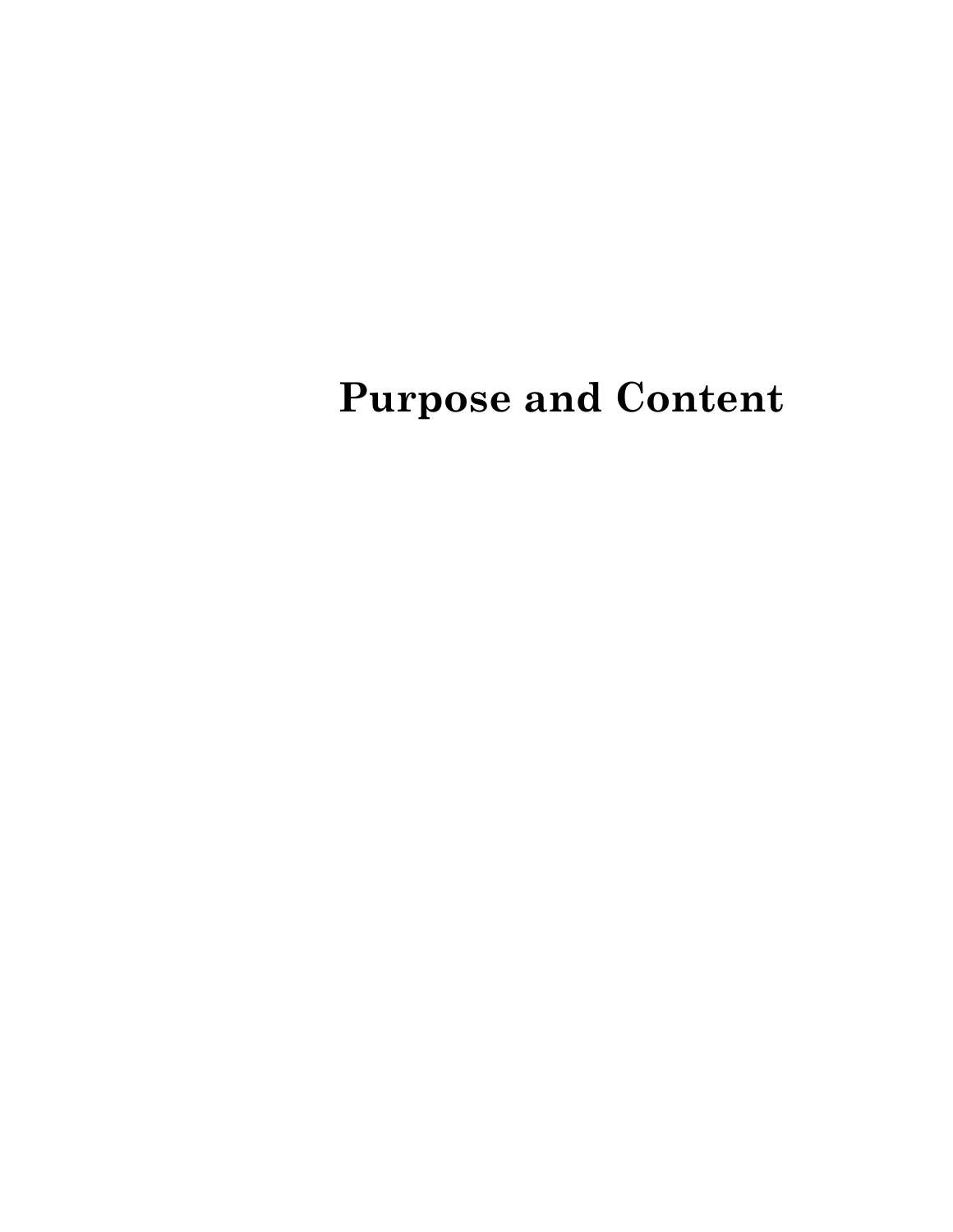### **INTRODUCTION**

The information about Coventry, provided below, is designed to give an overview of the community. This information should aid the reader in understanding Coventry's form of government, its management structure, its budget process, and the services provided by the Town Government and Board of Education. Information from neighboring towns is also provided for comparison.

### **Character**

Coventry, Connecticut is a historic community in a favorable location just east of Hartford within the Northeast Region's growing population and business centers. Approximately 70% of Coventry's 37.3 square miles remains undeveloped, and as the ease of commuting into the high-cost Hartford area increases, Coventry's rural setting is becoming a worthwhile choice for many new and relocating businesses and residents.

## **Population**

Since 1950, Coventry has shown an overall population growth of 283%. Peak growth occurred between 1950 and 1960 with an increase of 57%. Since 1990, the growth rate has been about 14%.

|                 | <u>1950</u> | 1960      | 1970      | 1980      | <u> 1990</u> | <b>2000</b> | <u>2010</u> |
|-----------------|-------------|-----------|-----------|-----------|--------------|-------------|-------------|
| Coventry        | 4.043       | 6.356     | 8.140     | 8.895     | 10.063       | 11.468      | 12.453      |
| Hartford County | 539.661     | 689.555   | 816,737   | 807.766   | 851.783      | 830.691     | 894.014     |
| State           | 2.007.280   | 2.535.234 | 3.032.217 | 3.107.576 | 3.287.116    | 3.288.066   | 3.577.845   |

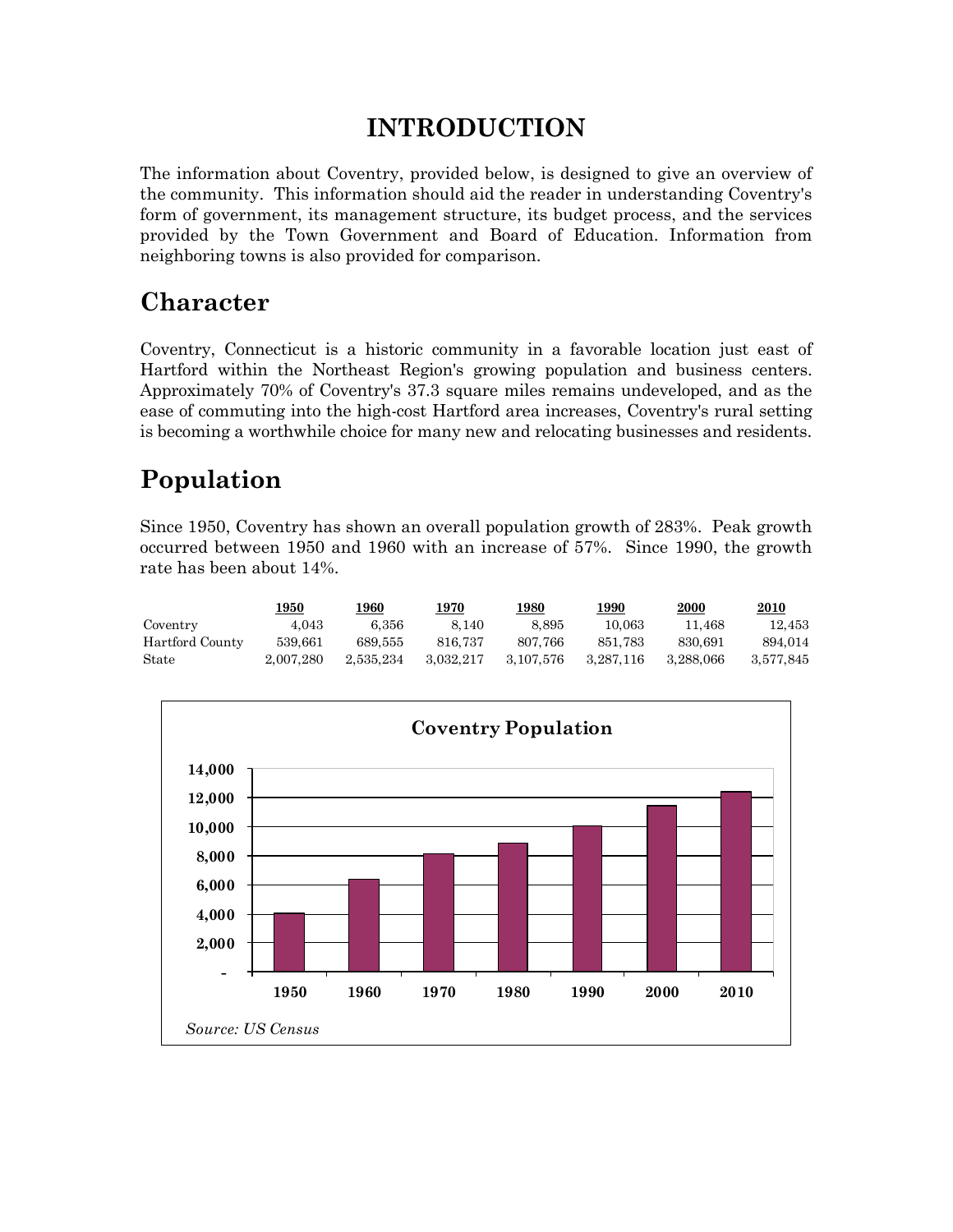## **Coventry, Connecticut**

**Town Hall** *Belongs To* 1712 Main Street Coventry, CT 06238 (860) 742-6324

r

CERC Town Profile 2019 *Produced by Connecticut Data Collaborative*

Tolland County LMA Hartford Capitol Region Planning Area



| <b>Demographics</b>                       |             |                      |           |                   |                                  |                          |                                          |              |                                                                 |                  |                |               |
|-------------------------------------------|-------------|----------------------|-----------|-------------------|----------------------------------|--------------------------|------------------------------------------|--------------|-----------------------------------------------------------------|------------------|----------------|---------------|
|                                           |             |                      |           |                   |                                  |                          |                                          |              |                                                                 |                  |                |               |
| Population                                | <b>Town</b> | County               |           | <b>State</b>      |                                  |                          | Race/Ethnicity (2013-2017)               |              | <b>Town</b>                                                     |                  | County         | <b>State</b>  |
| 2000                                      | 11,504      | 136,364<br>3,405,565 |           | White Non-Hisp    |                                  | 11,681                   |                                          | 129,519      | 2,446,049                                                       |                  |                |               |
| 2010                                      | 12,435      | 152,691              |           | 3,574,097         |                                  | <b>Black Non-Hisp</b>    |                                          |              | 69                                                              |                  | 4,425          | 350,820       |
| 2013-2017                                 | 12.458      | 151,596              |           | 3,594,478         |                                  | Asian Non-Hisp           |                                          |              | 89                                                              |                  | 6,690          | 154,910       |
| 2020                                      | 12,249      | 158,606              |           | 3,604,591         |                                  |                          | Native American Non-Hisp                 |              |                                                                 | $\boldsymbol{0}$ | 38             | 5,201         |
| '17 - '20 Growth / Yr                     | $-0.6%$     | 1.5%                 |           | 0.1%              |                                  |                          | Other/Multi-Race Non-Hisp                |              | 221                                                             |                  | 3,059          | 84,917        |
|                                           |             |                      |           |                   |                                  | Hispanic or Latino       |                                          |              | 398                                                             |                  | 7,860          | 551,916       |
|                                           | Town        | County               |           | <b>State</b>      |                                  |                          |                                          |              |                                                                 |                  |                |               |
| Land Area (sq. miles)                     | 38          | 410                  |           | 4,842             |                                  |                          |                                          |              | Town                                                            |                  | County         | <b>State</b>  |
| Pop./Sq. Mile (2013-2017)                 | 332         | 370                  |           | 742               |                                  |                          | Poverty Rate (2013-2017)                 |              | 4.0%                                                            |                  | 6.5%           | 10.1%         |
| Median Age (2013-2017)                    | 44          | 38                   |           | 41                |                                  |                          | Educational Attainment (2013-2017)       |              |                                                                 |                  |                |               |
| Households (2013-2017)                    | 4,710       | 54,878               |           | 1,361,755         |                                  |                          |                                          |              | <b>Town</b>                                                     |                  | <b>State</b>   |               |
| Med. HH Inc. (2013-2017)                  | \$88,562    | \$81,312             |           | \$73,781          |                                  |                          | <b>High School Graduate</b>              |              | 2,406                                                           | 28%              | 673,582        | 27%           |
|                                           |             | <b>Town</b>          |           | <b>State</b>      |                                  | <b>Associates Degree</b> |                                          |              | 891                                                             | 10%              | 188,481        | 8%            |
| Veterans (2013-2017)                      |             | 775                  |           | 180,111           |                                  |                          | <b>Bachelors or Higher</b>               |              | 3,420                                                           | 40%              | 953,199        | 38%           |
| Age Distribution (2013-2017)              |             |                      |           |                   |                                  |                          |                                          |              |                                                                 |                  |                |               |
| $0 - 4$                                   | $5 - 14$    |                      | $15 - 24$ |                   | $25 - 44$                        |                          | $45 - 64$                                |              | $65+$                                                           |                  |                | <b>Total</b>  |
| Town<br>661<br>5%                         | 1,551       | 12%                  | 1,647     | 13%               | 2,530                            | 20%                      | 4,216                                    | 34%          | 1,853                                                           | 15%              |                | 12,458 100%   |
| 6,081<br>4%<br>County                     | 15.785      | 10%                  | 34,051    | 22%               | 31,593                           | 21%                      | 42,335                                   | 28%<br>29%   | 21,751                                                          | 14%              |                | 151.596 100%  |
| 186,188<br>5%<br><b>State</b>             | 432,367     | 12%                  | 495,626   | 14%               | 872,640                          | 24%                      | 1,031,900                                |              | 575,757                                                         | 16%              | 3,594,478 100% |               |
| <b>Economics</b>                          |             |                      |           |                   |                                  |                          |                                          |              |                                                                 |                  |                |               |
|                                           |             |                      |           |                   |                                  |                          |                                          |              |                                                                 |                  |                |               |
| Business Profile (2018)<br><b>Sector</b>  |             | <b>Units</b>         |           | Employment        |                                  |                          | Top Five Grand List (2018)               |              |                                                                 |                  |                | <b>Amount</b> |
| Total - All Industries                    |             | 202                  |           | 1,425             |                                  |                          | Connecticut Light and Power              |              |                                                                 |                  |                | \$22,574,980  |
|                                           |             |                      |           |                   |                                  |                          | <b>Chester Investment Trust LLC</b>      |              |                                                                 |                  |                | \$2,886,100   |
| 23 - Construction                         |             | 35<br>104            |           |                   | <b>Connecticut Water Company</b> |                          |                                          |              | \$2,835,940                                                     |                  |                |               |
| 31-33 - Manufacturing                     |             | 90<br>4              |           |                   | White Mountain-Coventry LLC      |                          |                                          |              |                                                                 | \$2,795,000      |                |               |
| 44-45 - Retail Trade                      |             | 20<br>188            |           |                   | Nadeau Ronald & Jeannine Trustee |                          |                                          |              | \$2,059,450                                                     |                  |                |               |
| 62 - Health Care and Social Assistance    |             | 14                   |           | 133               |                                  |                          | Net Grand List (SFY 2016-2017)           |              |                                                                 |                  |                | \$949,436,741 |
| 72 - Accommodation and Food Services      |             | 14                   |           | 148               |                                  | Town of Coventry         | Major Employers (2018)                   |              | Teleflex Medical                                                |                  |                |               |
|                                           |             |                      |           |                   |                                  |                          | <b>Highland Park Market</b>              |              | <b>Pelletier Builders</b>                                       |                  |                |               |
| <b>Total Government</b>                   |             | 11                   |           | 482               |                                  | <b>Bidwell Tavern</b>    |                                          |              |                                                                 |                  |                |               |
| <b>Education</b>                          |             |                      |           |                   |                                  |                          |                                          |              |                                                                 |                  |                |               |
|                                           |             |                      |           |                   |                                  |                          |                                          |              |                                                                 |                  |                |               |
| 2018-2019 School Year                     |             | <b>Grades</b>        |           | <b>Enrollment</b> |                                  |                          | Grade 3                                  |              | Smarter Balanced Test Percent Above Goal (2017-2018)<br>Grade 4 |                  |                | Grade 8       |
| Coventry School District                  |             | PK-12                |           | 1649              |                                  |                          | Town                                     | <b>State</b> | Town                                                            | <b>State</b>     | Town           | <b>State</b>  |
|                                           |             |                      |           |                   | Math                             |                          | 54.7%                                    | 53.8%        | 80.9%                                                           | 51.3%            | 50.8%          | 43.0%         |
|                                           |             |                      |           |                   | $\operatorname{ELA}$             |                          | 61.5%                                    | 53.1%        | 86.0%                                                           | 54.9%            | 67.2%          | 56.1%         |
|                                           |             |                      |           |                   |                                  |                          |                                          |              |                                                                 |                  |                |               |
| Pre-K Enrollment (PSIS)                   |             |                      |           |                   |                                  |                          |                                          |              |                                                                 |                  |                |               |
|                                           |             |                      |           | 2018-2019         |                                  |                          |                                          |              |                                                                 |                  |                |               |
| <b>Coventry School District</b>           |             |                      |           | 98                |                                  |                          | Rate of Chronic Absenteeism (2017-2018)  |              |                                                                 |                  |                | All           |
| 4-Year Cohort Graduation Rate (2017-2018) |             |                      |           |                   |                                  | Connecticut              |                                          |              |                                                                 |                  |                | 10.7%         |
|                                           | All         | <b>Female</b>        |           | <b>Male</b>       |                                  |                          | <b>Coventry School District</b>          |              |                                                                 |                  |                | 10.5%         |
| 88.3%<br>Connecticut                      |             | 91.8%                |           | 85.1%             |                                  |                          |                                          |              |                                                                 |                  |                |               |
| <b>Coventry School District</b>           | 94.3%       | 96.5%                |           | 92.4%             |                                  |                          | Public vs Private Enrollment (2013-2017) |              |                                                                 |                  |                | <b>State</b>  |
|                                           |             |                      |           |                   | Public                           |                          |                                          |              | County<br>Town<br>89.8%<br>91.3%                                |                  |                | 86.8%         |
|                                           |             |                      |           |                   | Private                          |                          |                                          |              | 10.2%                                                           |                  | 8.7%           | 13.2%         |
|                                           |             |                      |           |                   |                                  |                          |                                          |              |                                                                 |                  |                |               |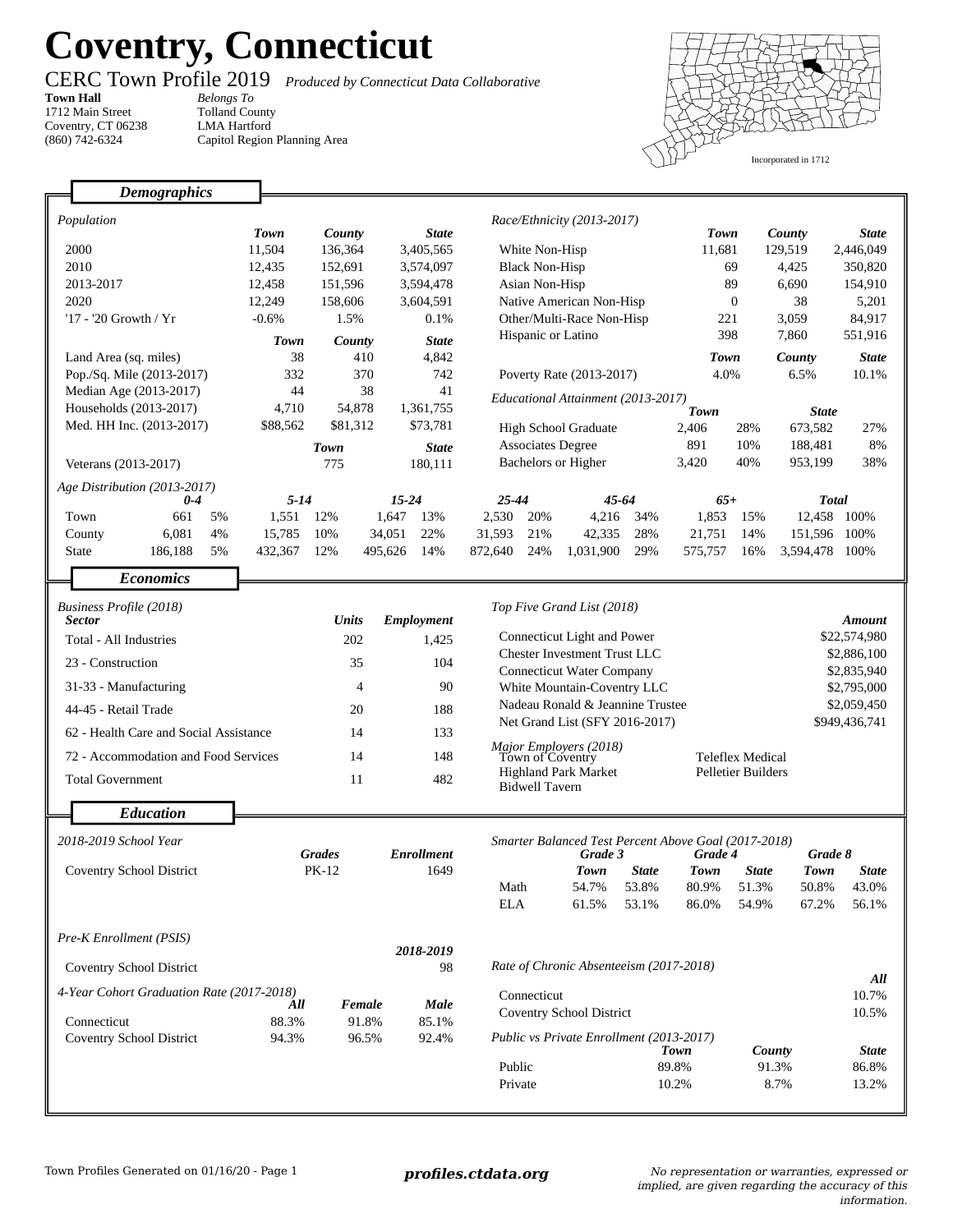# **Coventry, Connecticut**

CERC Town Profile 2019



| Government                                 |              |               |                           |                                    |                         |                                     |                                     |                                           |
|--------------------------------------------|--------------|---------------|---------------------------|------------------------------------|-------------------------|-------------------------------------|-------------------------------------|-------------------------------------------|
| Government Form: Council - Manager         |              |               |                           |                                    |                         |                                     |                                     |                                           |
| Total Revenue (2017)                       | \$45,401,467 |               | Total Expenditures (2017) | \$45,577,345                       |                         | Annual Debt Service (2017)          |                                     | \$2,742,558                               |
| <b>Tax Revenue</b>                         | \$30,001,160 | Education     |                           | \$32,906,457                       | As % of Expenditures    |                                     |                                     | 6.0%                                      |
| Non-tax Revenue                            | \$15,400,307 | Other         |                           | \$12,670,888                       |                         | Eq. Net Grand List (2017)           | \$1,425,790,912                     |                                           |
| Intergovernmental                          | \$14,718,522 |               | Total Indebtedness (2017) | \$18,734,686                       | Per Capita              |                                     |                                     | \$114,623                                 |
| Per Capita Tax (2017)                      | \$2,397      |               | As % of Expenditures      | 41.1%                              | As % of State Average   |                                     |                                     | 75.9%                                     |
| As % of State Average                      | 81.8%        | Per Capita    |                           | \$1,506                            |                         | Moody's Bond Rating (2017)          |                                     | Aa2                                       |
|                                            |              |               | As % of State Average     | 59.9%                              | Actual Mill Rate (2017) |                                     |                                     | 31.20                                     |
|                                            |              |               |                           |                                    |                         | Equalized Mill Rate (2017)          |                                     | 20.91                                     |
|                                            |              |               |                           |                                    |                         | % of Net Grand List Com/Ind (2017)  |                                     | 3.7%                                      |
| <b>Housing/Real Estate</b>                 |              |               |                           |                                    |                         |                                     |                                     |                                           |
|                                            |              |               |                           |                                    |                         |                                     |                                     |                                           |
| Housing Stock (2013-2017)                  | Town         | County        | <b>State</b>              | Distribution of House Sales (2017) |                         | <b>Town</b>                         | County                              | State                                     |
| <b>Total Units</b>                         | 5,070        | 59,099        | 1,507,711                 | Less than \$100,000                |                         | $\mathbf{1}$                        | 37                                  | 536                                       |
| % Single Unit (2013-2017)                  | 91.3%        | 69.2%         | 59.2%                     | \$100,000-\$199,999                |                         | 56                                  | 392                                 | 5,237                                     |
| New Permits Auth (2017)                    | 27           | 313           | 4,547                     | \$200,000-\$299,999                |                         | 54                                  | 514                                 | 6,681                                     |
| As % Existing Units                        | 0.5%         | 0.5%          | 0.3%                      | \$300,000-\$399,999                |                         | 46                                  | 259                                 | 3,863                                     |
| Demolitions (2017)                         | 2            | 36            | 1,403                     | \$400,000 or More                  |                         | 13                                  | 119                                 | 5,563                                     |
| Home Sales (2017)                          | 170          | 1,321         | 21,880                    | Rental (2013-2017)                 |                         |                                     |                                     |                                           |
| <b>Median Price</b>                        | \$243,500    | \$247,500     | \$270,100                 |                                    |                         | <b>Town</b>                         | County                              | <b>State</b>                              |
| Built Pre-1950 share                       | 26.8%        | 17.9%         | 29.3%                     | <b>Median Rent</b>                 |                         | \$1,040                             | \$1,093                             | \$1,123                                   |
| <b>Owner Occupied Dwellings</b>            | 4,246        | 39,710        | 906,798                   | <b>Cost-burdened Renters</b>       |                         | 52.7%                               | 51.0%                               | 52.3%                                     |
| As % Total Dwellings                       | 90.2%        | 72.4%         | 66.6%                     |                                    |                         |                                     |                                     |                                           |
| Subsidized Housing (2018)                  | 247          | 4,505         | 167,879                   |                                    |                         |                                     |                                     |                                           |
| <b>Labor Force</b>                         |              |               |                           |                                    |                         |                                     |                                     |                                           |
|                                            | <b>Town</b>  | County        | <b>State</b>              | Connecticut Commuters (2015)       |                         |                                     |                                     |                                           |
| Residents Employed                         | 7,615        | 83,402        | 1,827,070                 | <b>Commuters Into Town From:</b>   |                         |                                     | <b>Town Residents Commuting To:</b> |                                           |
| Residents Unemployed                       | 266          | 3,097         | 78,242                    | Coventry, CT                       | 500                     | Hartford, CT                        |                                     | 780                                       |
| <b>Unemployment Rate</b>                   | 3.4%         | 3.6%          | 4.1%                      | Manchester, CT<br>Windham, CT      | 101                     | Manchester, CT                      |                                     | 589<br>500                                |
| Self-Employed Rate                         | 8.6%         | 8.2%          | 10.0%                     | Vernon, CT                         | 85<br>67                | Coventry, CT<br>Mansfield, CT       |                                     | 478                                       |
| <b>Total Employers</b>                     | 202          | 3,323         | 122,067                   |                                    |                         | East Hartford,                      |                                     |                                           |
| <b>Total Employed</b>                      | 1,425        | 41,068        | 1,673,867                 | Tolland, CT                        | 55                      | <b>CT</b>                           |                                     | 371                                       |
|                                            |              |               |                           | Mansfield, CT                      | 47                      | Windham, CT                         |                                     | 267                                       |
|                                            |              |               |                           | Sterling, CT                       | 31                      | Vernon, CT                          |                                     | 247                                       |
| <b>Quality of Life</b>                     |              |               |                           |                                    |                         |                                     |                                     |                                           |
| Crime Rates (per 100,000 residents) (2017) |              |               | Distance to Major Cities  |                                    |                         | <b>Residential Utilities</b>        |                                     |                                           |
| Town                                       | <b>State</b> |               |                           | <b>Miles</b>                       |                         | Electric Provider                   |                                     |                                           |
| 875<br>Property                            | 1,777        | Hartford      |                           | 17                                 |                         | <b>Eversource Energy</b>            |                                     |                                           |
| Violent<br>33                              | 228          | Providence    |                           | 48                                 |                         | $(800)$ 286-2000                    |                                     |                                           |
| Disengaged Youth (2013-2017)               |              | <b>Boston</b> |                           | 78                                 | <b>Gas Provider</b>     |                                     |                                     |                                           |
| Town                                       | State        | New York City |                           | 113                                |                         | <b>CNG Corp</b><br>$(860)$ 727-3000 |                                     |                                           |
| 0.0%<br>Female                             | 4.2%         | Montreal      |                           | 268                                | Water Provider          |                                     |                                     |                                           |
| Male<br>0.5%                               | 5.6%         |               |                           |                                    |                         | <b>Connecticut Water Company</b>    |                                     |                                           |
|                                            | Town         |               |                           |                                    |                         | $(800)$ 286-5700                    |                                     |                                           |
| Library circulation per capita             | 6.19         |               |                           |                                    | Cable Provider          |                                     |                                     |                                           |
|                                            |              |               |                           |                                    |                         |                                     |                                     | Charter Communications of Northeastern CT |
|                                            |              |               |                           |                                    |                         | $(800)$ 827-8288                    |                                     |                                           |
|                                            |              |               |                           |                                    |                         |                                     |                                     |                                           |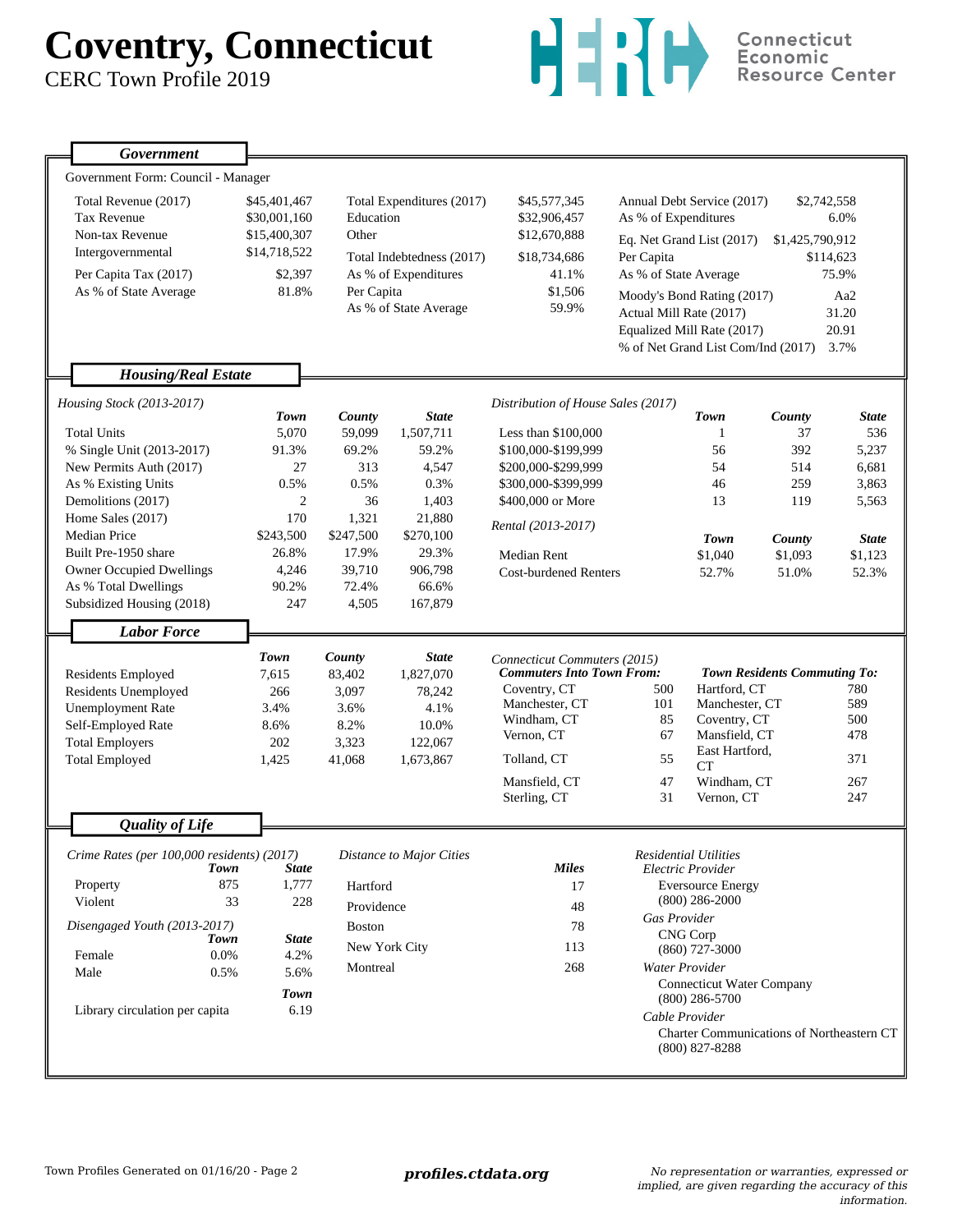### **Organization and Staffing**

The following chart shows recent changes in staffing levels, and is followed by a Town organization chart on the next page. The remainder of this section describes the various Town departments.

|                                   | FY             | FY             | FY             |
|-----------------------------------|----------------|----------------|----------------|
|                                   | 2018-19        | 2019-20        | 2020-21        |
| Town Operating                    |                |                |                |
| Town Manager                      | $\overline{2}$ | $\overline{2}$ | $\overline{2}$ |
| Coventry Police Department        |                |                |                |
| Animal Control                    | 1              | 1              |                |
| Uniformed                         | 16             | 16             | 15             |
| Civilian                          | 4              | 4              | 4              |
| Department of Bldg/Health/Fire    | 3              | 3              | 3              |
| Deprtartment of Planning & Zoning | 3              | 3              | 3              |
| <b>Finance Department</b>         |                |                |                |
| Finance Director/Treasurer        | 1              | 1              |                |
| Division of Accounting            | $\overline{2}$ | $\overline{2}$ | $\overline{2}$ |
| Division of Assessment            | $\overline{2}$ | $\overline{2}$ | $\overline{2}$ |
| Division of Reveune Collection    | 3              | 3              | 3              |
| Town Clerk                        | 2.5            | 2.5            | 2.5            |
| Human Services                    | 4.5            | 4.5            | 4.5            |
| Public Works                      | 22             | 22             | 22             |
| Recreation Department             | $\overline{2}$ | $\overline{2}$ | $\overline{2}$ |
| Total                             | 68.0           | 68.0           | 67.0           |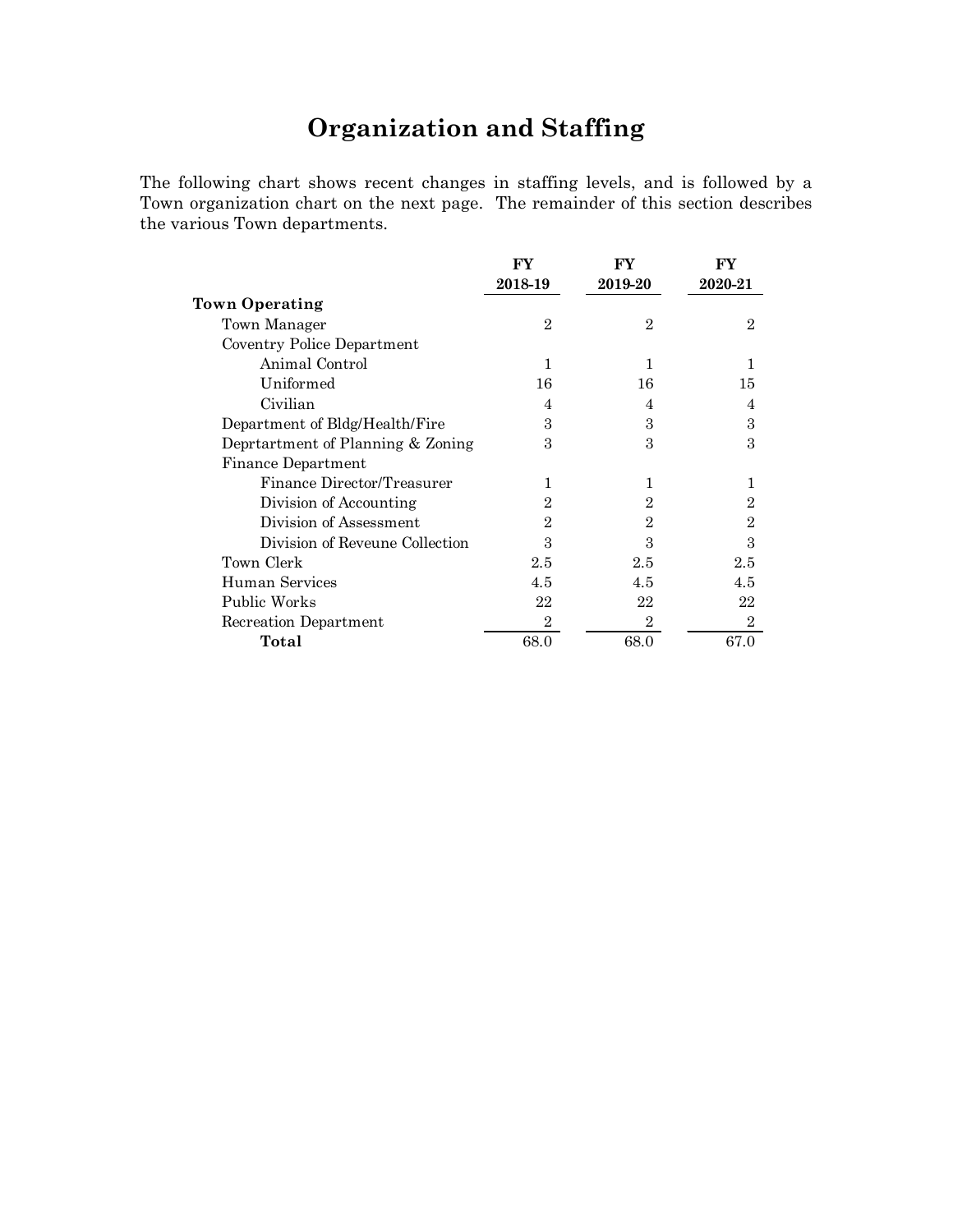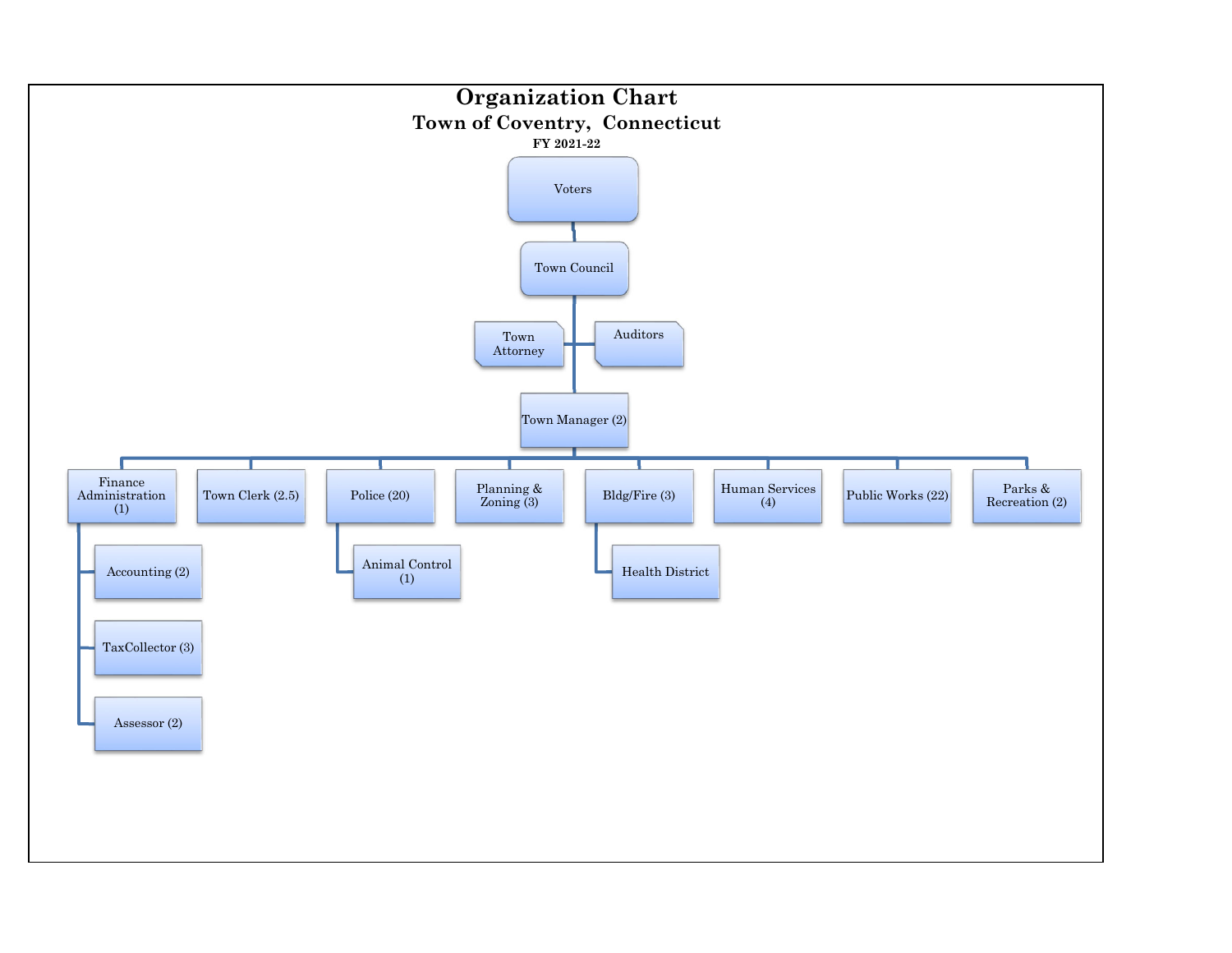### **Town Council**

The Town Council is the charter-designated legislative body of the Town. The seven members of the Council are elected for two-year terms by elections held in November in odd-numbered years. The responsibilities of the Town Council include enacting ordinances and resolutions necessary for the proper governing of the Town's affairs; reviewing the Annual Budget and establishing a tax rate; appointing various Town officials and citizens to various boards and commissions; appointment of the Town Manager and Town Auditor; representing the Town at official functions; and establishing other such policies and measures as required to promote the general welfare of the Town and the safety and health of its citizens. The Council meets regularly the first and third Mondays of each month at 7:30 p.m. in the meeting room of the Town Hall Annex.

### **Town Manager**

The Town Manager is the Chief Executive Officer of the Town and is directly responsible to the Town Council for planning, organizing, and directing the activities of all municipal departments and agencies under his jurisdiction. The Town Manager recruits and selects municipal employees, prepares and administers Town budgets and the financing of all Town Operating and Capital Improvements Funds, recommends to the Town Council such measures or actions which appear necessary or desirable, recommends municipal ordinances and regulations, and implements policies established by the Council. This office also performs administrative, personnel, labor relations, purchasing, public information, research activities, preparation and administration of Federal and State grant applications, and preparation of the Annual Town Report. The Town Manager also assists in Economic Development activities.

### **Finance**

The Department of Finance, supervised by the Director of Finance, is separated into the following divisions:

- Accounting
- Revenue Collection
- Assessment
- Treasurer
- Information Technology

The Director of Finance coordinates the activities of the divisions.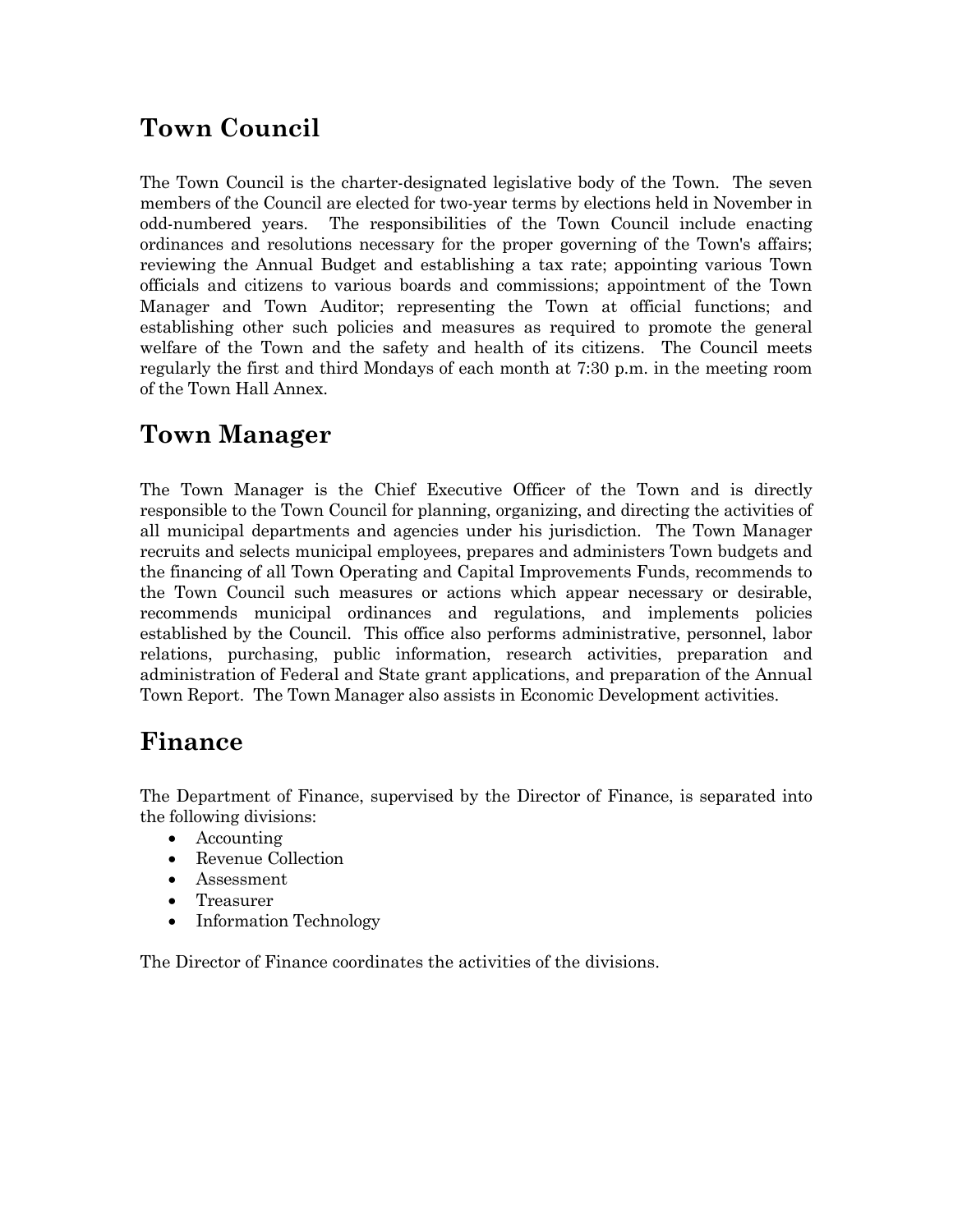### **Finance (Continued)**

#### **Accounting**

The primary responsibility of the Accounting Division is maintaining the accounting of all general government expenditures and numerous special funds. The two major subsystems of this function are: 1) purchasing and the paying of vendors within the guidelines of the Town's purchasing procedures and 2) payroll. The Town Accountant maintains the General Ledger and prepares monthly statements which are used to balance the cash position, with the Board of Education's sub ledgers and by the auditors during the annual audit. Additional activities include Municipal Health Insurance and Fixed Assets.

#### **Revenue Collection**

The Collector of Revenue is responsible for collecting and depositing all monies due the Town. This includes billing of sewer assessments, sewer usage, trash bills, delinquent Grand Lists, special duty billings, lease revenues, depositing departmental receipts, and other miscellaneous revenues. This office operates under the General Statutes of the State of Connecticut in conjunction with the Office of Policy and Management.

#### **Assessor's Office**

The Assessor's Office continually updates the grand list; appraises to obtain true market value, making allowances for depreciation and obsolescence; inspects real estate and interviews property owners; reviews local and state ratios to maintain equalization; prepares and prices personal property and mails related materials to persons and firms subject to personal property assessment; assesses and prices motor vehicles within the Town.

This office also reviews and maintains vital statistics for continuation and computation of elderly benefits including home owners, freeze, and renter exemptions; reviews reports and inspects property related to assessment problems; receives and handles complaints; assists and advises subordinates as necessary; serves as advisor to the Board of Tax Review; prepares local and State reports as necessary; prepares estimates and supervises town-wide evaluation; and performs related work tasks.

#### **Treasurer**

The Treasurer is responsible for the investment and disbursement of all revenue of the Town. Numerous financial reports must be prepared for the Town Manager, Town Council, various State and federal agencies and bond rating services. All idle funds are invested as available. The Treasurer is responsible for the balancing and maintaining of checking and savings accounts for the Town of Coventry on a monthly basis. Reports on revenues are maintained and distributed as requested by the Town Council and on a monthly basis to the Town Manager.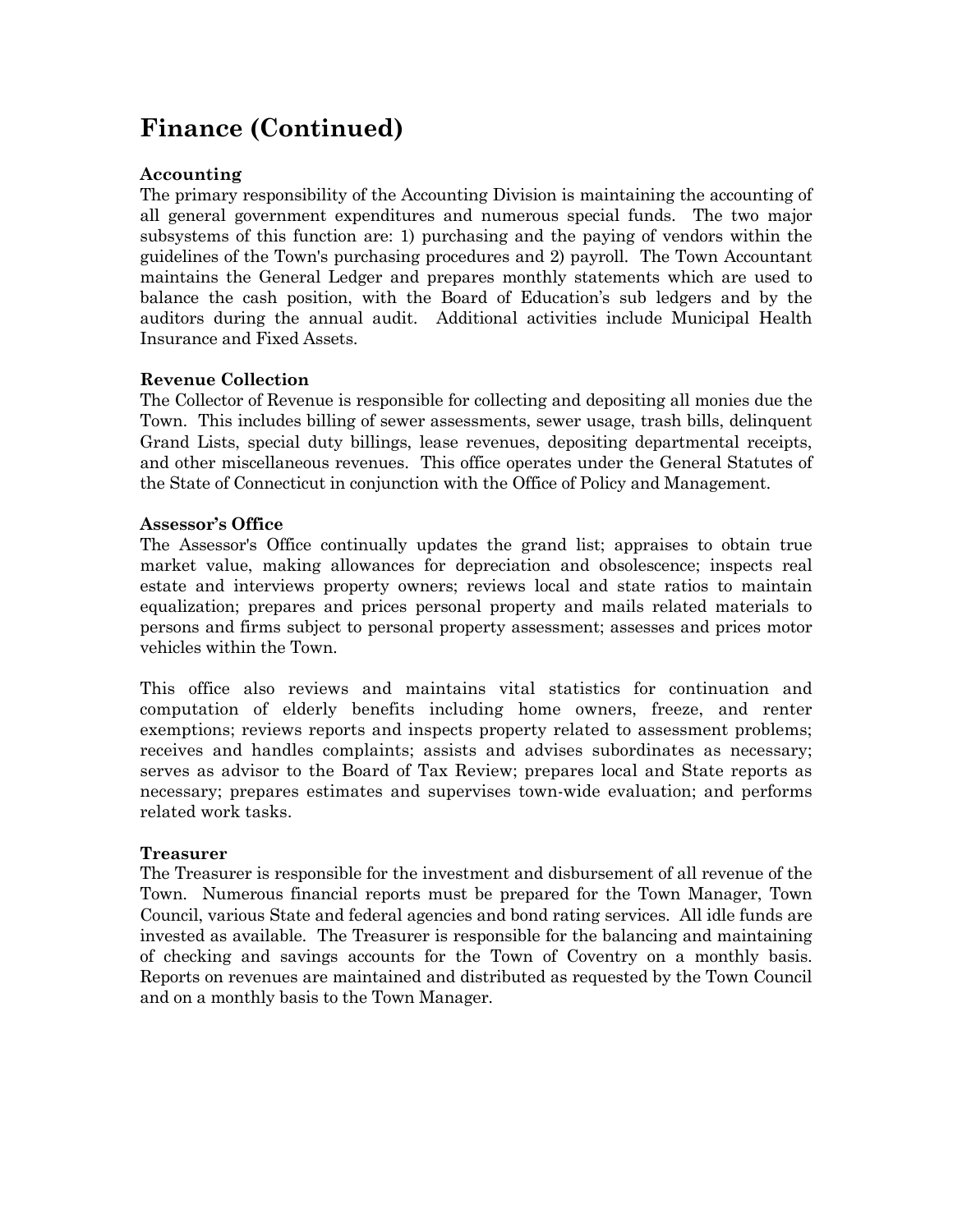### **Town Clerk**

The Town Clerk is the official recorder for the Town of all land records, veteran's discharges, survey maps, voter registration, election records, Town meetings, and is the official custodian of official records of all boards and commissions.

The Town Clerk is charged by State statute with many election responsibilities from several months prior to an election or primary until the final results are filed with the Secretary of State. The Town Clerk also administers the oath to electors and keeps a manual record of all voters admitted.

The Town Clerk is also an agent of the State for issuing sporting and dog licenses.

The Town Clerk is responsible for preparing all legal notices for the Town. The office works closely with the boards and commissions to insure they meet the requirements of the Freedom of Information Act. All resignations from boards and commissions are submitted to the Town Clerk.

### **Town Attorney**

The Town Attorney, appointed by the Town Council, is the local legal advisor to all Town officials, boards, commissions, and agencies. The Town Attorney represents the Town on suits, litigation, and hearings, and prepares ordinances, contracts, deeds and all legal instruments.

### **Public Safety**

Public Safety is separated into four departments:

- Police
- Fire Protection
- Civil Preparedness
- Animal Control

#### **Police**

Coventry Police Officers maintain frequent and conspicuous patrol for the purpose of preventing and detecting crime, preserving the public peace, protecting life and property, and inspecting the security of commercial establishments and dwellings. The investigation of crime, traffic accidents, death, and suspicious activity are included in their 24-hour day-to-day patrol. Further demands are mandated by the law and by the Court involving the arrest, arraignment, prosecution, and transportation of arrested or court summoned persons.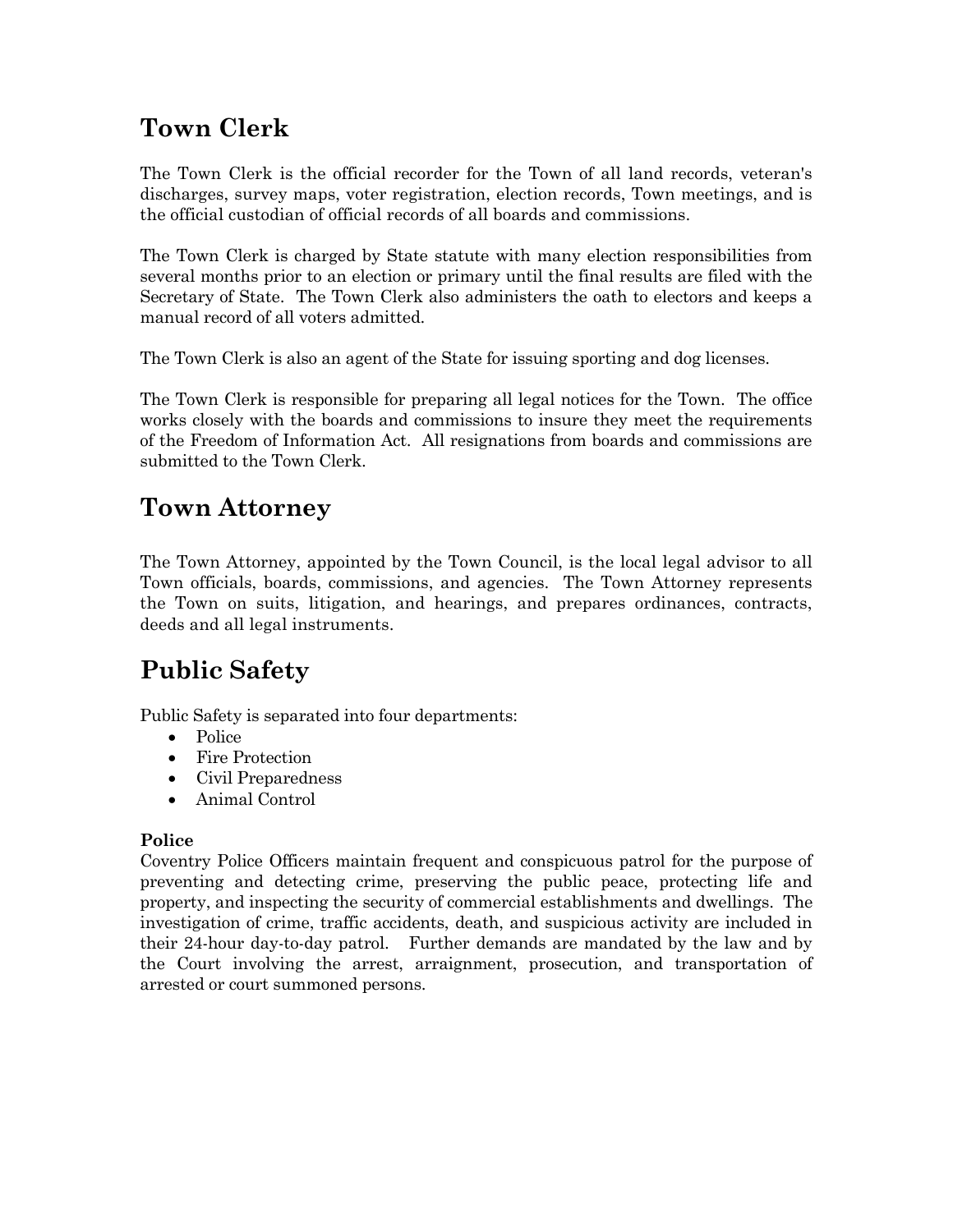### **Public Safety (Continued)**

#### **Fire Protection**

The Fire/Ems Administrator is responsible for direction of the Town of Coventry Fire Department and coordination of fire prevention activities. Included in these activities are fire safety inspections, code enforcement, and fire investigations. Both the Coventry Volunteer Fire Association and the North Coventry Volunteer Fire Department, Inc. are non-profit organizations operating as agents for the Town of Coventry Fire Department for the purpose of providing fire suppression and emergency medical service. EMS services management are the responsibility of the Town effective January 2017.

#### **Emergency Preparedness**

The function of the Emergency Preparedness Coordinator is to formulate plans and procedures for protection of the public in the event of a large-scale natural or manmade disaster.

#### **Animal Control**

Under the supervision of the Chief of Police, it is the responsibility of the Community Service Officer to handle all animal complaints in the community.

### **Public Works**

The function of Public Works is separated into five divisions:

- Roads, Facility Maintenance, Fleet Maintenance and Solid Waste Management
- Engineering
- Building Inspection
- The Water Pollution Control Authority
- Health and Sanitation

#### **Roads, Facility & Fleet Maintenance, Solid Waste**

The Division of Roads provides for the maintenance and repair of all miles of town roads including paving, patching, plowing, curbing, grading, resurfacing, sanding, sweeping, drainage, and related activities. The Facility Maintenance crew is charged with maintaining all town and school athletic fields, lawns, and winter parking lot plowing. Fleet Maintenance is utilized for the upkeep of staff cars, trucks, and equipment. The Division of Roads is also responsible for the operation of the Town's solid waste collection and disposal in accordance with regulations established and enforced by the State Department of Energy and Environmental Protection.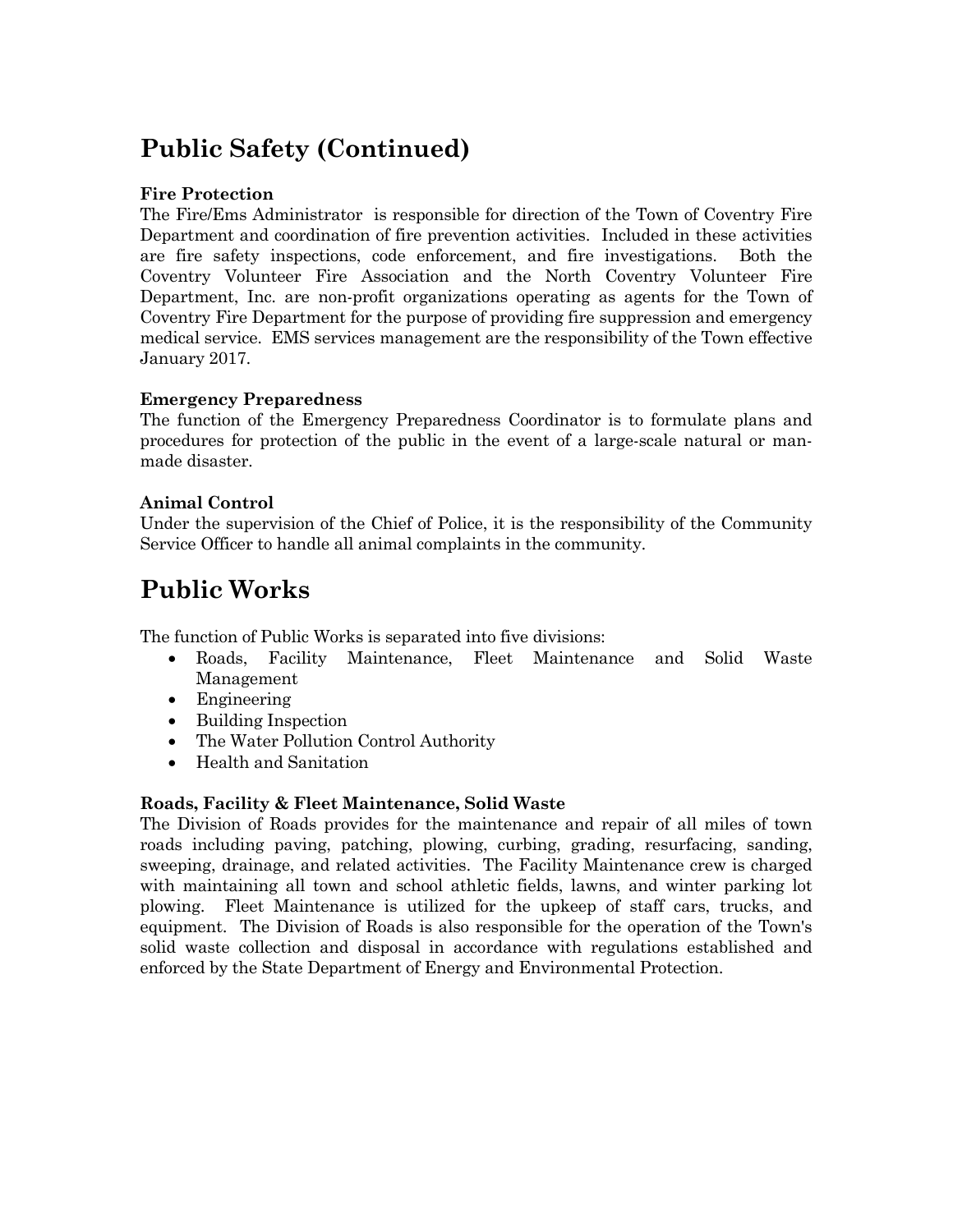### **Public Works (Continued)**

#### **Engineering**

The Engineering Department provides technical engineering advice to Town agencies, boards, and commissions, as well as to the public. It prepares engineering designs and approves plans and specifications for the construction of municipal public works improvements. Construction of roadways and drainage are inspected to assure compliance with established standards.

#### **Building Inspection**

The Building Official is certified as a Connecticut Building Official charged with the responsibility of ensuring that all buildings constructed within the Town of Coventry comply with all local and State regulations.

Section 29-266 of the Connecticut General Statutes requires a municipal board consisting of five members to be established to hear appeals of decisions of the Building Official. This Building Code Board of Appeals meets as required.

#### **Water Pollution Control Authority**

The Coventry Water Pollution Control Authority, a five-member, Council-appointed board, established pursuant to provisions of the Connecticut General Statutes, is responsible for planning and directing the operations of a public sanitary sewer system and wastewater treatment plant.

#### **Health & Sanitation**

The activities of the Department of Health and Sanitation are directed toward addressing the Town's environmental health needs. The Town belongs to the Eastern Highlands Health District, which provides services to the public from within the code enforcement offices in the Town Hall. They undertake all inspections including food establishments and day care centers. The Districts' Director of Health enforces the Public Health Code of the State of Connecticut and ordinances of the Town of Coventry.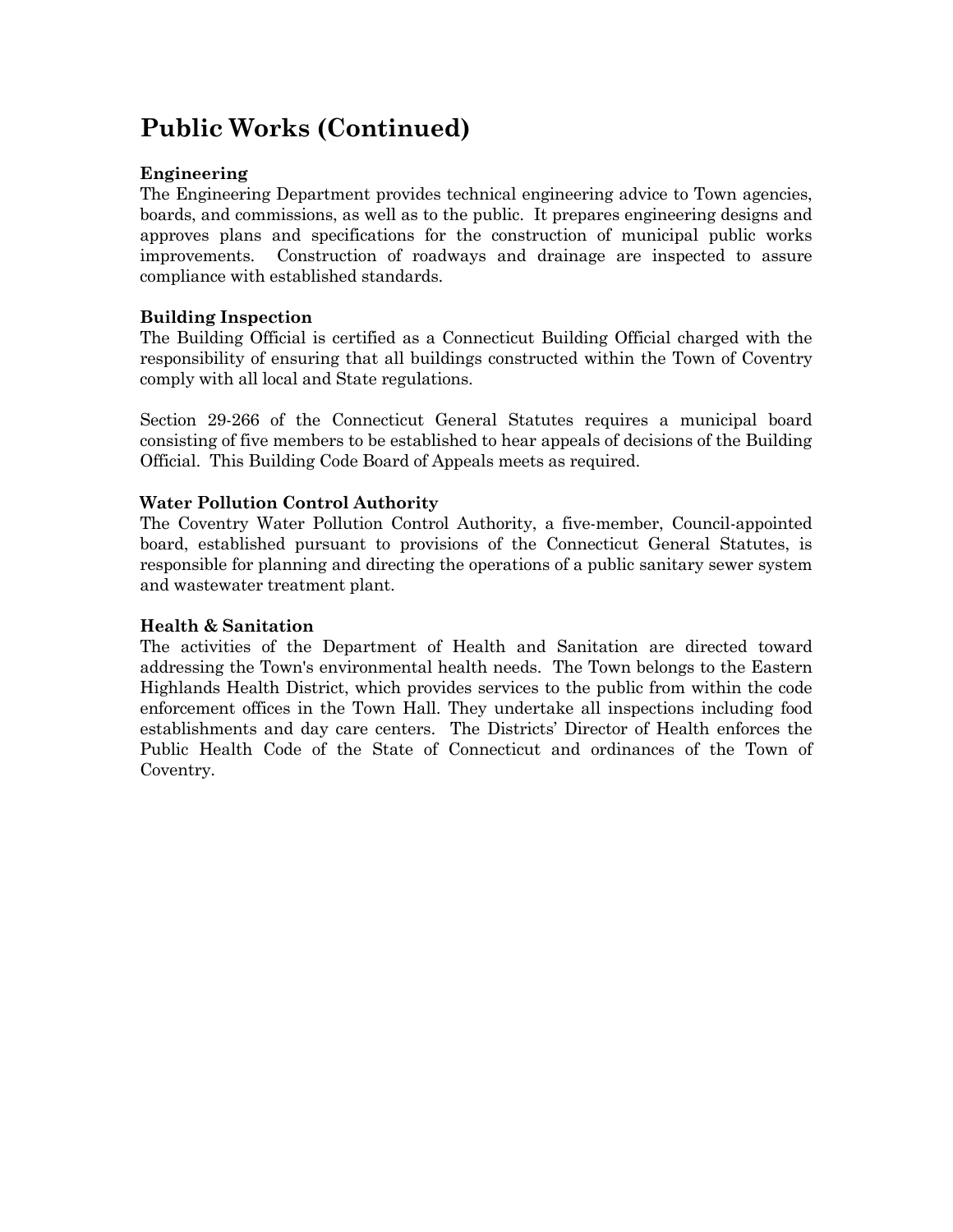### **Boards & Commissions**

Several boards and commissions assist the Town. These include:

- Planning and Zoning
- Zoning Board of Appeals
- Conservation
- Economic Development
- Inland Wetlands

#### **Planning & Zoning Commission**

The Planning and Zoning Commission and Inland Wetlands Commission both promote and protect land use and development. The Planning Office is responsible for the enforcement of subdivisions, regulations and updates, the master plan and updates, review of subdivisions, special permits and site plans. The Planning Office is also involved in the promotion of Economic Development within the Town of Coventry, reviewing proposals and public relations, and reviewing regulated activity within Inland Wetlands.

The responsibilities of the Zoning Office include the enforcement of the zoning regulations and presentation of cases before the Zoning Board of Appeals. This includes review and research regarding a specific zoning matter or regulation.

#### **Zoning Board of Appeals**

The Zoning Board of Appeals, consisting of five elected members serving as a quasijudicial Board under Connecticut State Statute 8-5, is required by law to hear any appeal from zoning regulations for variances, special exemptions, or adverse rulings of the Zoning Agent. Hearings require three legal notices and stenographic service for each case.

#### **Conservation Commission**

The Conservation Commission conducts research, undertakes programs, and makes recommendations to the Town Council on matters affecting Coventry's natural resources. The Commission is composed of seven members appointed by the Town Council.

#### **Economic Development Commission**

The Economic Development Commission is a nine-member board appointed by the Town Council. They are charged with balancing the need to diversify the tax base while preserving the rural character of the Town. The Director of Planning and Development and the Town Manager assist the Commission in its activities.

#### **Inland Wetlands Agency**

The Inland Wetlands Agency is a five-member board appointed by the Town Council. It protects wetlands and watercourses within the territorial limits of the Town. It has power to amend, modify, enforce, and promulgate new regulations as needed to protect the Town's wetlands and watercourses.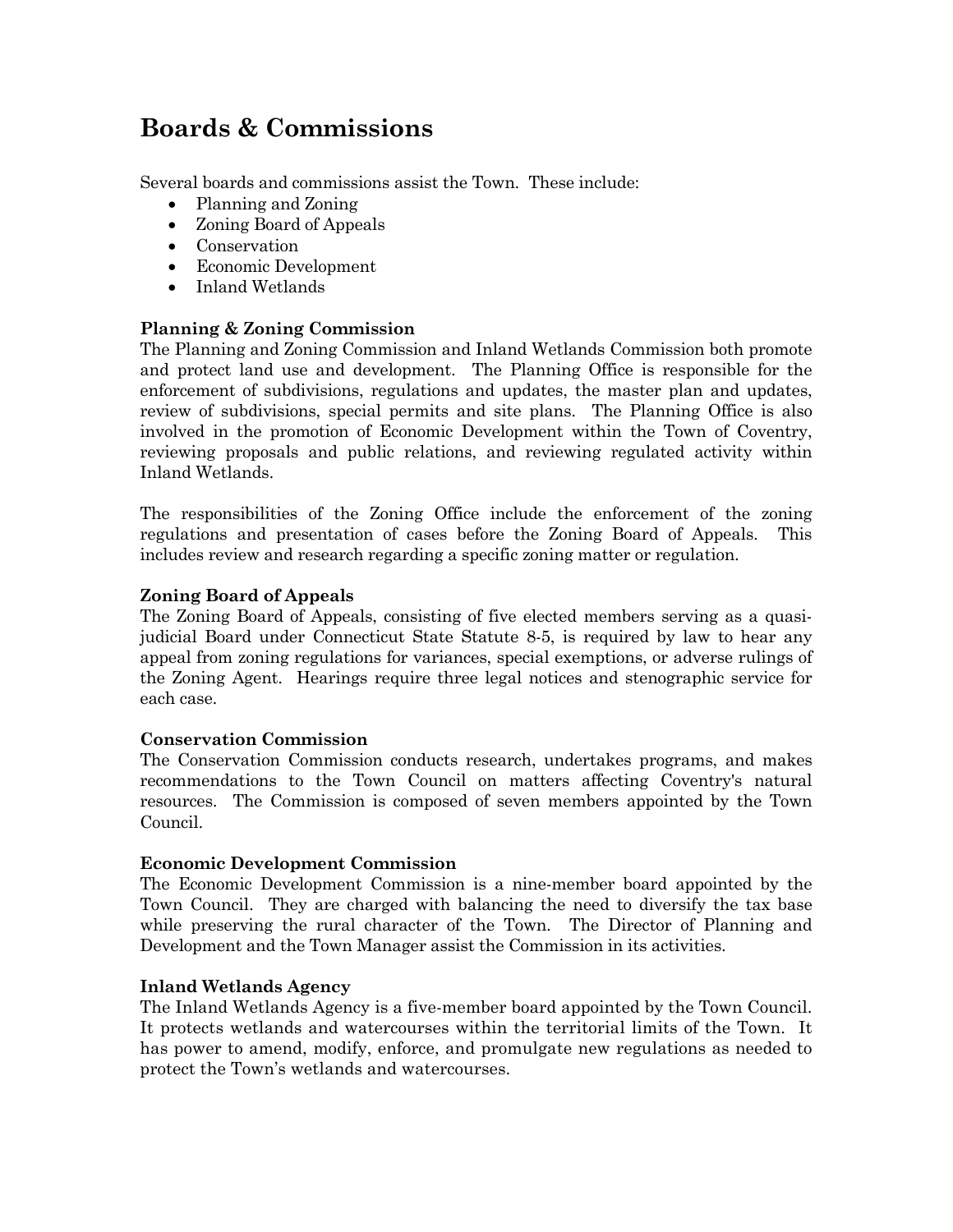### **Education**

The Board of Education is the elected body responsible for developing educational policy for the Coventry Public School System. It is a seven-member body whose members are elected for two-year terms. The Board of Education appoints a Superintendent of Schools to administer the school system.

| Year   |           | Elementary | Middle | High   |       |
|--------|-----------|------------|--------|--------|-------|
| Ending | PreSchool | School     | School | School | Total |
| 2011   | 23        | 781        | 452    | 524    | 1,780 |
| 2012   | 16        | 788        | 408    | 511    | 1,723 |
| 2013   | 20        | 754        | 393    | 518    | 1,685 |
| 2014   | 27        | 731        | 385    | 500    | 1,643 |
| 2015   | 38        | 713        | 397    | 476    | 1,624 |
| 2016   | 47        | 720        | 374    | 475    | 1,616 |
| 2017   | 108       | 731        | 374    | 469    | 1,682 |
| 2018   | 98        | 721        | 364    | 458    | 1,641 |
| 2019   | 96        | 728        | 400    | 450    | 1,674 |
| 2020   | 80        | 704        | 387    | 431    | 1.602 |

*Source: Public School Information System Oct report* 

### **Human Services**

The Human Services Department administers State mandated general and medical assistance and Workfare programs as well as providing services such as Youth Job Bank, Elderly Outreach, day care lists, and surplus food distribution. The department acts as an information and referral service in cooperation with area agencies, as an advocate for children, teenagers, handicapped individuals, and elderly citizens of Coventry, and as crisis intervention workers. This office also is responsible for the Senior Center and a senior van transportation program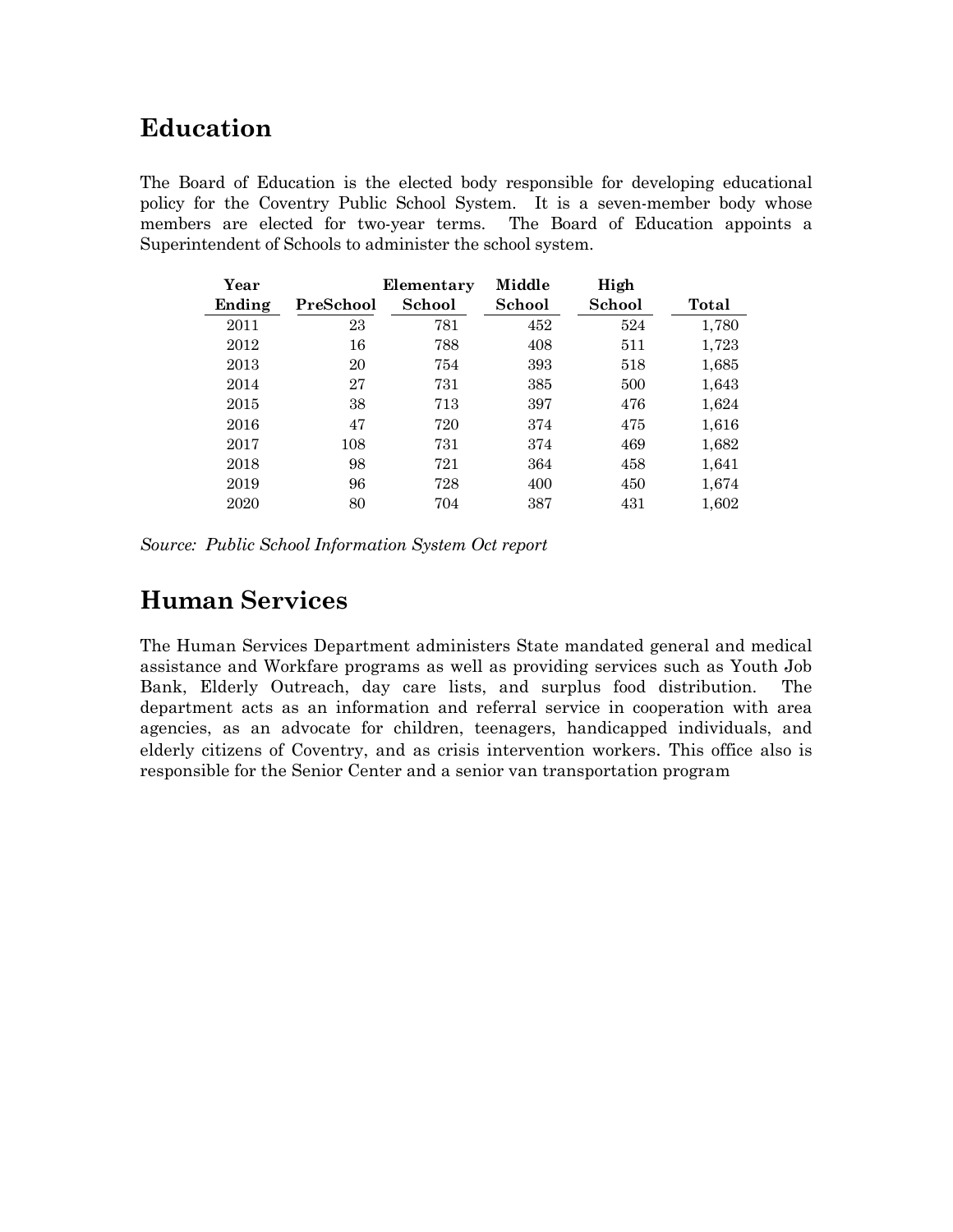## **Civic and Cultural**

#### **Recreation**

The Recreation Department was established to develop, coordinate, implement, and supervise a varied range of recreational activities to meet the needs of various segments of the community. The Director of Recreation represents the department with other community and State agencies and with the general public. The director works hand-in-hand with the Recreation Commission to develop Town policies regarding recreation and, as such, maintain effective relationships with the Commission, the Town Manager, and the Town Council. The department develops community involvement by planning joint program efforts, fund raising, and volunteer service projects. Almost all recreation programming is fee based and self-sufficient. Rental income is also used to defray park maintenance expenses. It is also the responsibility of the Recreation Department and the Recreation Commission to see that the five Town parks are properly maintained to provide a healthy environment for recreation.

### **Town Facilities**

#### **Town Hall**

The Town Offices are located on Main Street, Coventry. All administrative offices are located at the Town Hall.

#### **Police Department**

The Police facility is located just south of the Town Hall on Main Street, Coventry.

#### **Public Works**

The Public Works Facility is located on Olsen Farm Road and houses the Roads, Facility, Fleet Maintenance and Engineering Divisions.

#### **Recycling**

The Recycling Drop-Off Center is located on Main Street adjacent to the old landfill. The center is open on Thursday afternoons and Saturday mornings for recycling, disposal of stumps, brush and noncommercial construction debris. Household hazardous waste is accommodated at a regional facility in neighboring Willington.

#### **Public Schools**

Coventry's Public School System consists of: Coventry High School built in 1961 and updated with new facilities including a 700-seat auditorium, science wing, and double gymnasium; Captain Nathan Hale Middle School built in 1968; and two elementary schools, Coventry Grammar School built in 1955, and George Hersey Robertson School built in 1948. The School Administrative offices are located next to the Town Hall on Main Street.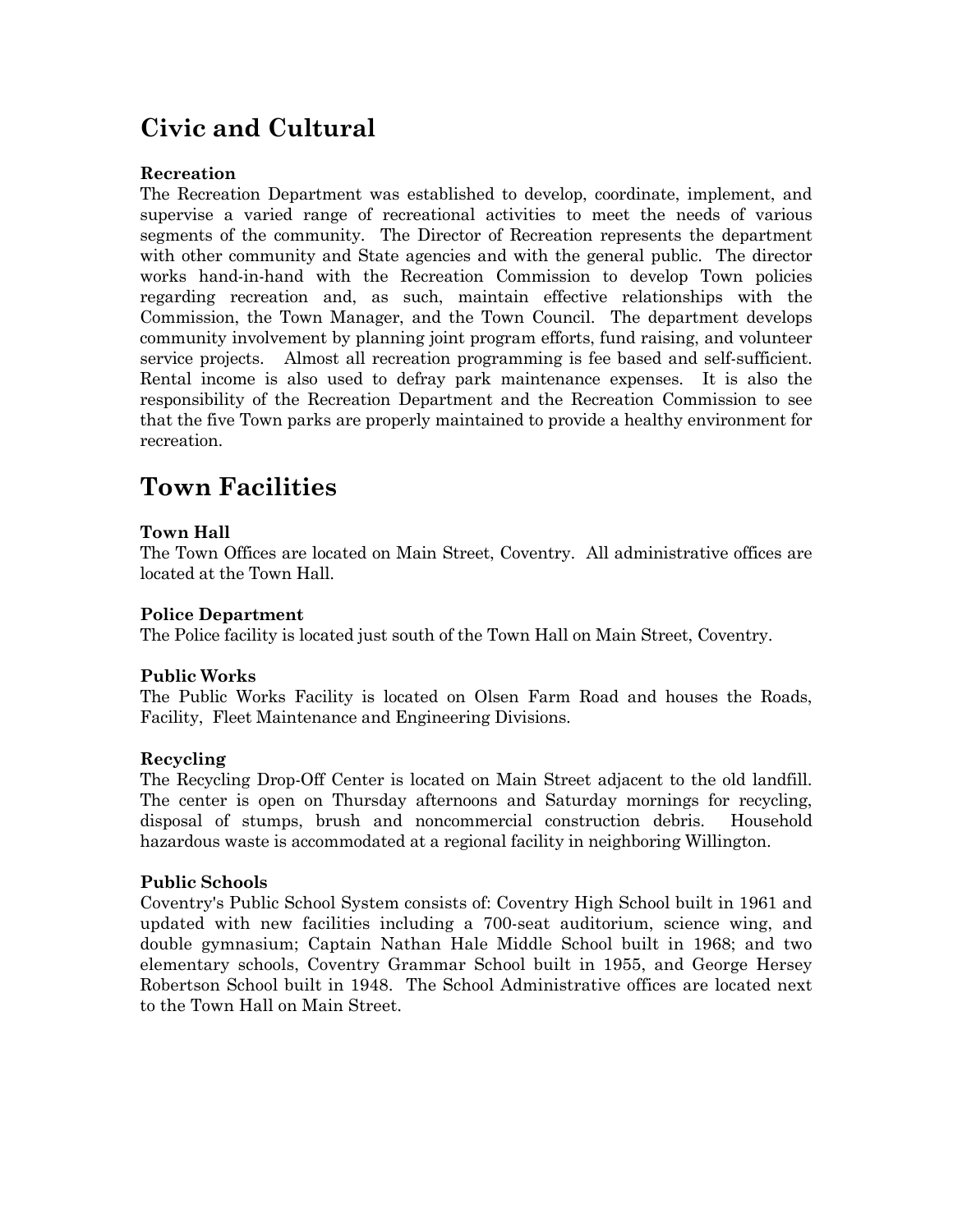### **Town Facilities (Continued)**

#### **Recreational Areas**

Coventry has five parks totaling over 775 acres and containing a variety of active recreational facilities. The Nathan Hale State Forest on South Street provides hiking and hunting. The Town rents Camp Creaser from the State and plans to develop an environmental interpretive center and multi-use facility in the park. The State also operates a boat launch providing access to Lake Wangumbaug. The Town's Patriot's Park on Lake Street offers a large community center, lodge facilities, picnicking, an accessible playscape, a band shell for summer concerts, basketball courts, fishing, and a guarded beach for swimming. Lisicke Park offers picnicking, basketball courts, a tot's playscape, a guarded beach, and Red Cross swimming lessons during the summer months. Miller-Richardson Baseball Park contains three little league fields. In the fall it also serves as home to Youth Football. Laidlaw Park offers one softball field and two soccer fields.

#### **Public Libraries**

Booth & Dimock Library has significantly enhanced the services it offers the Town of Coventry. In addition to housing over 60,000 items, and maintaining an annual circulation of 80,000, the Town's library provides public access computers, a video collection, magazines, music, and books on tape. Statewide reciprocal borrowing arrangements may be made through the Connecticut program, of which the Booth & Dimock Library is a member. The Connecticut State Library as well as the University of Connecticut's Babbidge Library are also available to Coventry residents.

#### **Roads**

Coventry has approximately 113.52 miles of municipally paved road and 16.72 miles of State road within its borders.

#### **Sewers**

Coventry's sewer system has been in operation since 1987. In 2009 the expansion of sewers around Lake Wangumbaug was completed. In 1992 it was expanded into the central village, and the High School was added to the system in 1999.

#### **Refuse**

The Town instituted a volume-based collection system of refuse and recyclables on August 1, 1993 when we closed our landfill. Under the program, residents have a choice of three sizes of tipper barrels and pay an annual fee for the collection and disposal of all solid waste. Single-stream recyclables are also collected bi-weekly via tipper barrels. The solid waste is burned at a Trash to Energy plant in either Preston or Lisbon. Bulky waste is sorted, then recycled if possible, or sent to the burn plant. A Regional Household Chemical Collection Facility is open in Willington.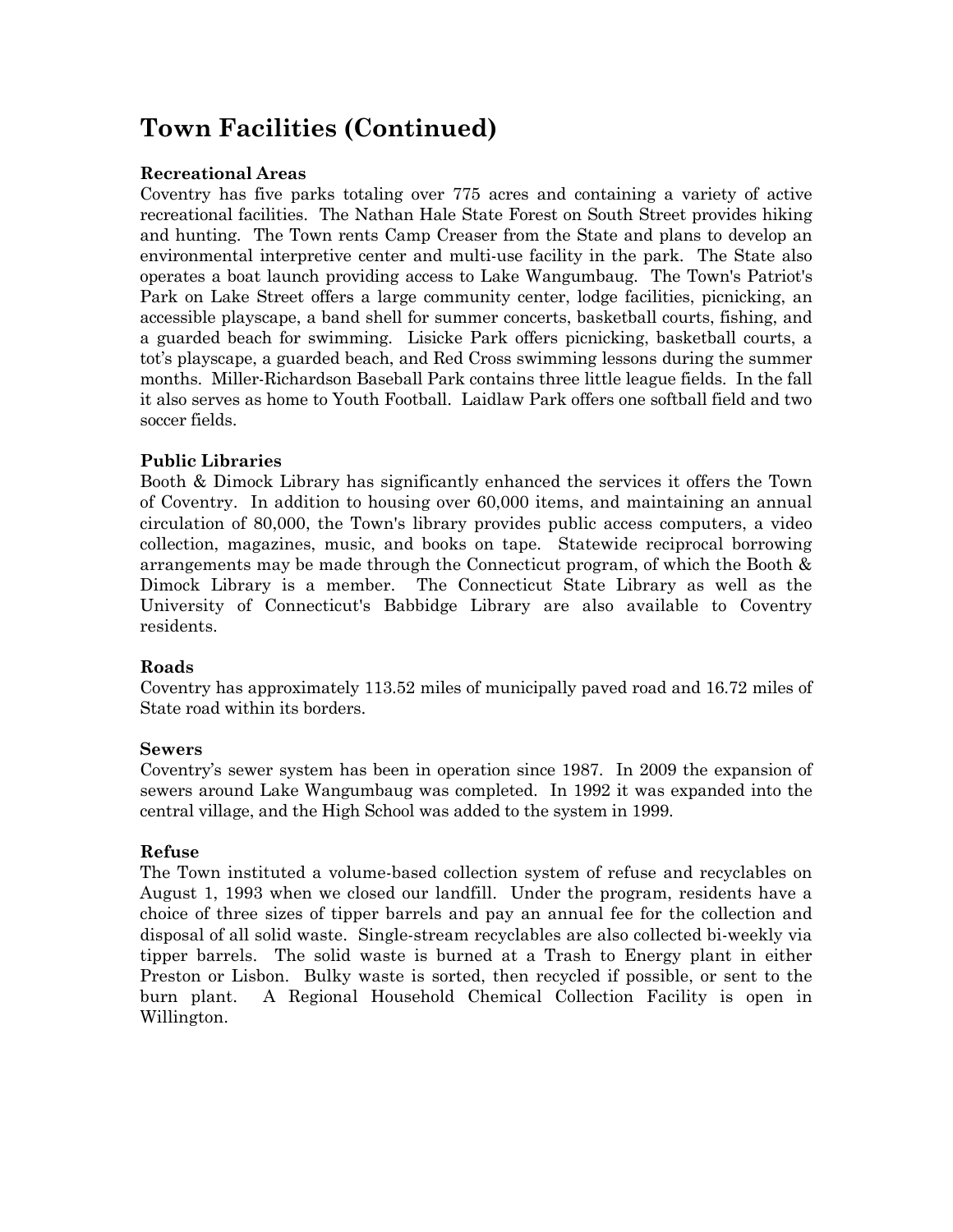### **Utilities**

#### **Electricity**

Electric energy is provided by one of the Northeast Utilities Companies.

### **Natural Gas**

CT Natural Gas is just introducing service to the Town in the vicinity of the High School. Bottled propane is also available.

#### **Water**

The majority of households in Coventry are serviced by private wells. Water companies service only 30% of all dwellings in Coventry. Six private water companies service approximately 2,868 residents without private wells scattered throughout the Town. Connecticut Water is the largest of these companies.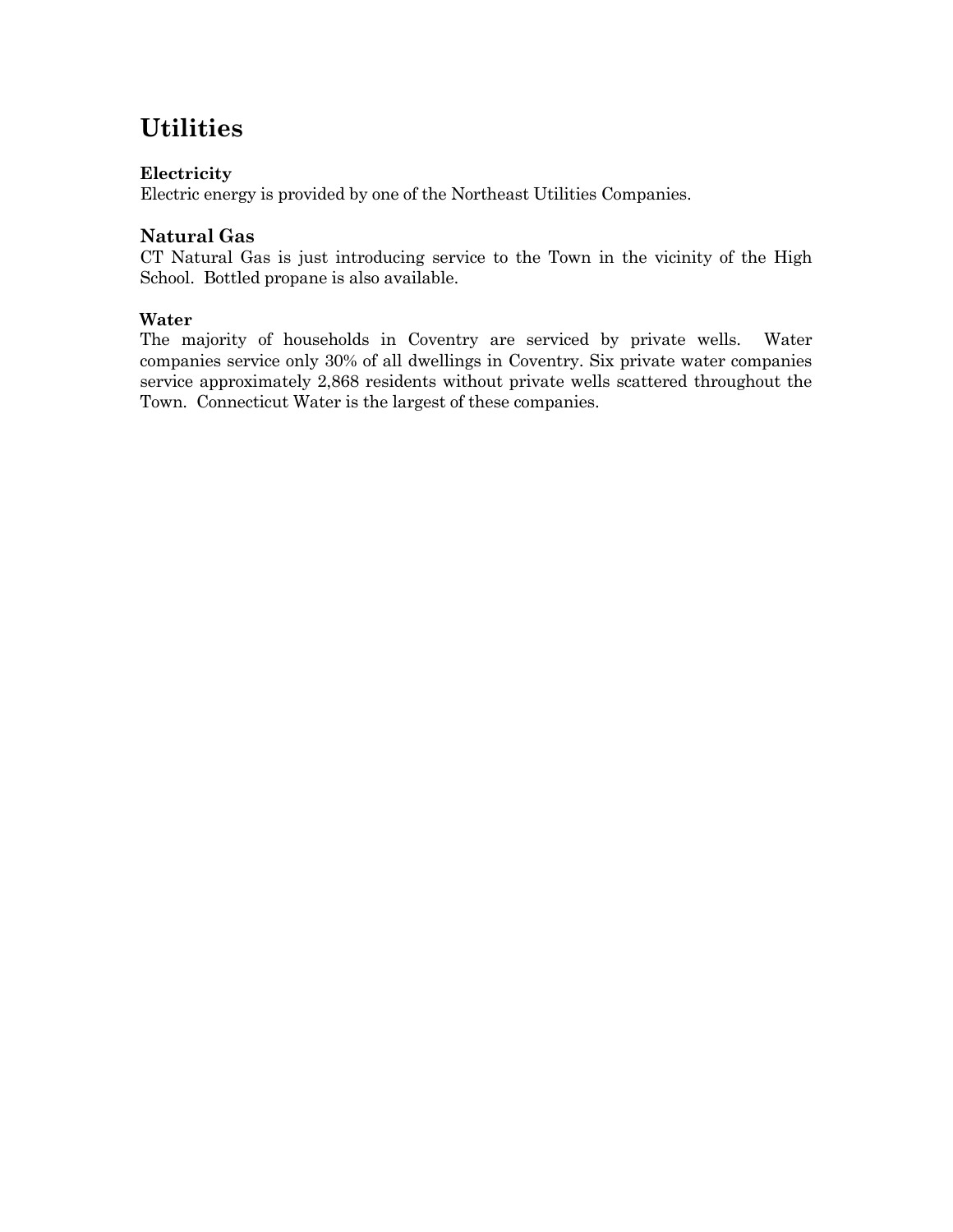### **General Financial Information**

The Town of Coventry completed the 2019/2020 fiscal year with a General Fund fund balance of \$6,229,888 (GAAP). The Town uses the accrual method as the basis of budgeting and accounting for all fund types. The table on this page indicates the trend in tax and grand list growth (assessed valuation) over the past several decades.

|          | <b>GRAND LIST GROWTH</b> |        |               | <b>MIL RATES</b>   |           |  |
|----------|--------------------------|--------|---------------|--------------------|-----------|--|
|          | Grand List               |        | <u>Change</u> | <b>Fiscal Year</b> | Mil Rate  |  |
| 1998     | 503,733,660              |        | $2.05\%$      | 99/00              | 25.00     |  |
| 1999     | 521,407,185              |        | 3.51%         | 00/01              | $26.59\,$ |  |
| 2000     | 561,274,145              | *      | 7.65%         | 01/02              | 27.90     |  |
| $2001\,$ | 577,437,235              |        | 2.88%         | 02/03              | 28.33     |  |
| 2002     | 591,005,450              |        | $2.35\%$      | 03/04              | 30.35     |  |
| 2003     | 603,867,285              |        | $2.18\%$      | 04/05              | 31.85     |  |
| $2004\,$ | 803,021,620              | *      | 32.98%        | 05/06              | $25.92\,$ |  |
| 2005     | 820, 169, 205            |        | 2.15%         | 06/07              | 26.92     |  |
| $2006\,$ | 840,185,954              |        | 2.37%         | 07/08              | 27.59     |  |
| 2007     | 855,277,981              |        | 1.80%         | 08/09              | 28.09     |  |
| $2008\,$ | 857,766,786              |        | $0.29\%$      | 09/10              | $28.54\,$ |  |
| 2009     | 957,020,822              | *      | 11.57%        | 10/11              | $26.58\,$ |  |
| 2010     | 968, 625, 559            |        | 1.21%         | 11/12              | $27.00\,$ |  |
| $2011\,$ | 983,526,745              |        | 1.54%         | 12/13              | 27.00     |  |
| 2012     | 994,973,795              |        | 1.16%         | 13/14              | 27.97     |  |
| 2013     | 999,714,550              |        | 0.48%         | 14/15              | 28.47     |  |
| 2014     | 930,973,231              | $\ast$ | $-6.88\%$     | 15/16              | 31.20     |  |
| $2015\,$ | 949,774,141              |        | 2.02%         | 16/17              | 31.20     |  |
| $2016\,$ | 951,967,368              |        | 0.23%         | 17/18              | 32.00     |  |
| 2017     | 965,961,835              |        | 1.47%         | 18/19              | 32.20     |  |
| 2018     | 977,892,640              |        | 1.24%         | 19/20              | 32.20     |  |
| $2019\,$ | 1,022,686,310            | *      | 4.58%         | 20/21              | 31.17     |  |
| 2020     | 1,039,012,077            |        | 1.60%         | 21/22              |           |  |

\* Due to Revaluation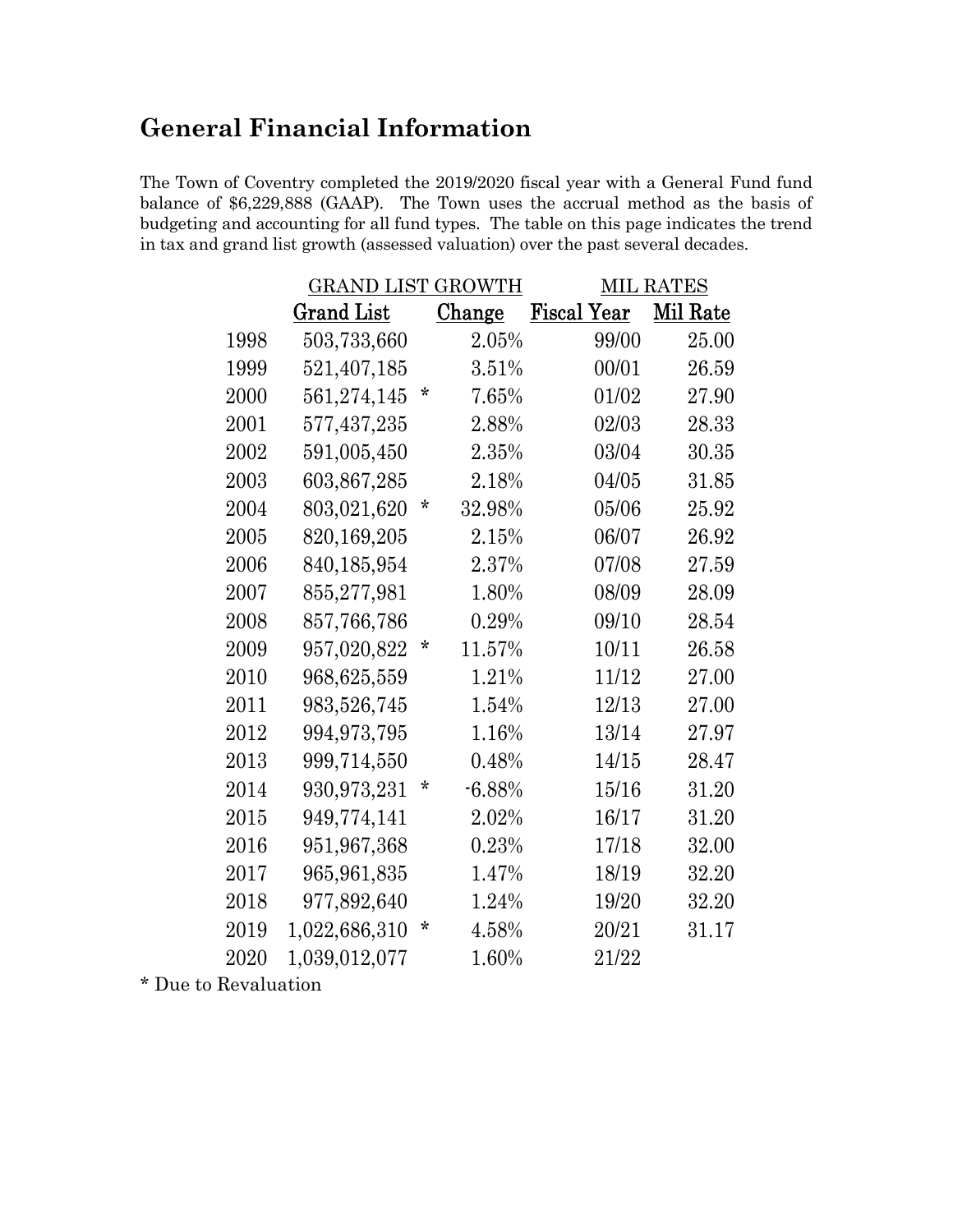The following pages, prepared from data provided by the State of Connecticut Office of Policy and Management, are designed to assist the reader in gaining an understanding of the budget and finances of the individual municipality of Coventry, CT as compared to all 169 municipalities in the State of Connecticut.

| <b>CT Municipal Budget Comparisons</b> |              |              |          |         |           |  |  |
|----------------------------------------|--------------|--------------|----------|---------|-----------|--|--|
|                                        | <b>FY 18</b> | <b>FY 18</b> | 18 State | 18 Rank | 18 Value  |  |  |
|                                        | Ranking      | Value        | Average  | Change  | Change    |  |  |
| Taxes                                  | 125          | \$2,474      | \$3,028  | 3       | \$77      |  |  |
| Education Expend, Per Pupil            | 120          | \$16,103     | \$16,951 | (17)    | $(\$207)$ |  |  |
| Debt Service                           | 104          | \$1,370      | \$2,580  | (8)     | (\$136)   |  |  |

The per capita rankings in the previous chart are the most current information available from OPM *"Municipal Fiscal Indicators 2014-2018".*

This chart can be interpreted in the following manner: The columns for rank and value changes reflect changes from the previous year. For example, in per capita taxes, Coventry ranked 125 out of 169 Connecticut municipalities in FY 2017-18. This means that 44 municipalities had lower per capita taxes and 125 municipalities had higher per capita taxes than Coventry. The rank change of 3 means that Coventry increased in relationship with all other Connecticut municipalities. The value change means that per capita taxes are \$77 higher than the previous year.

Coventry is historically below the state averages in the categories shown above.

The charts below shows the amounts Coventry spends for various programs, median property taxes, and per capita taxes compared with state averages.

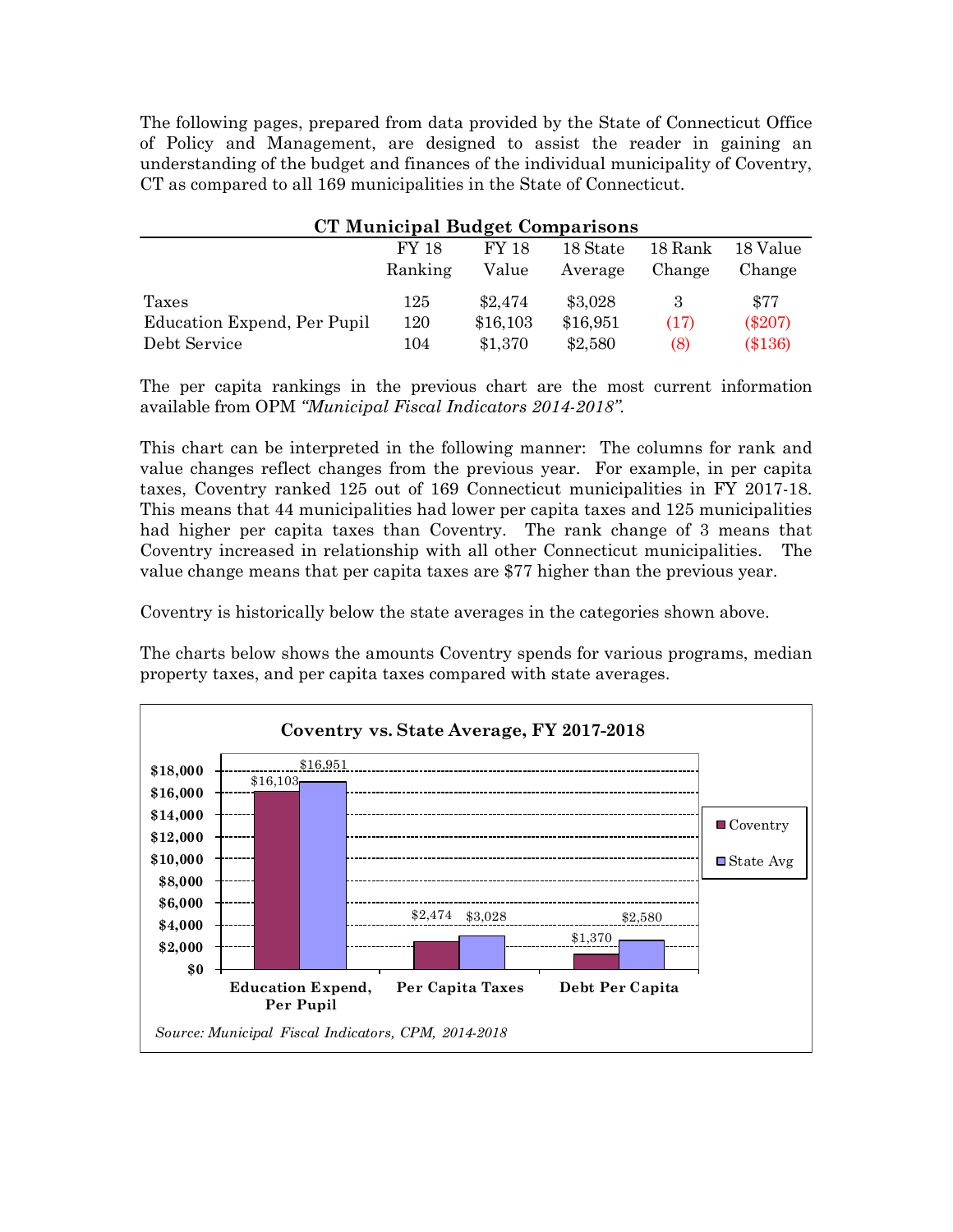

As shown in the next chart, Coventry's per pupil expenditures are \$16,103, less than all contiguous towns except for Tolland and Vernon.

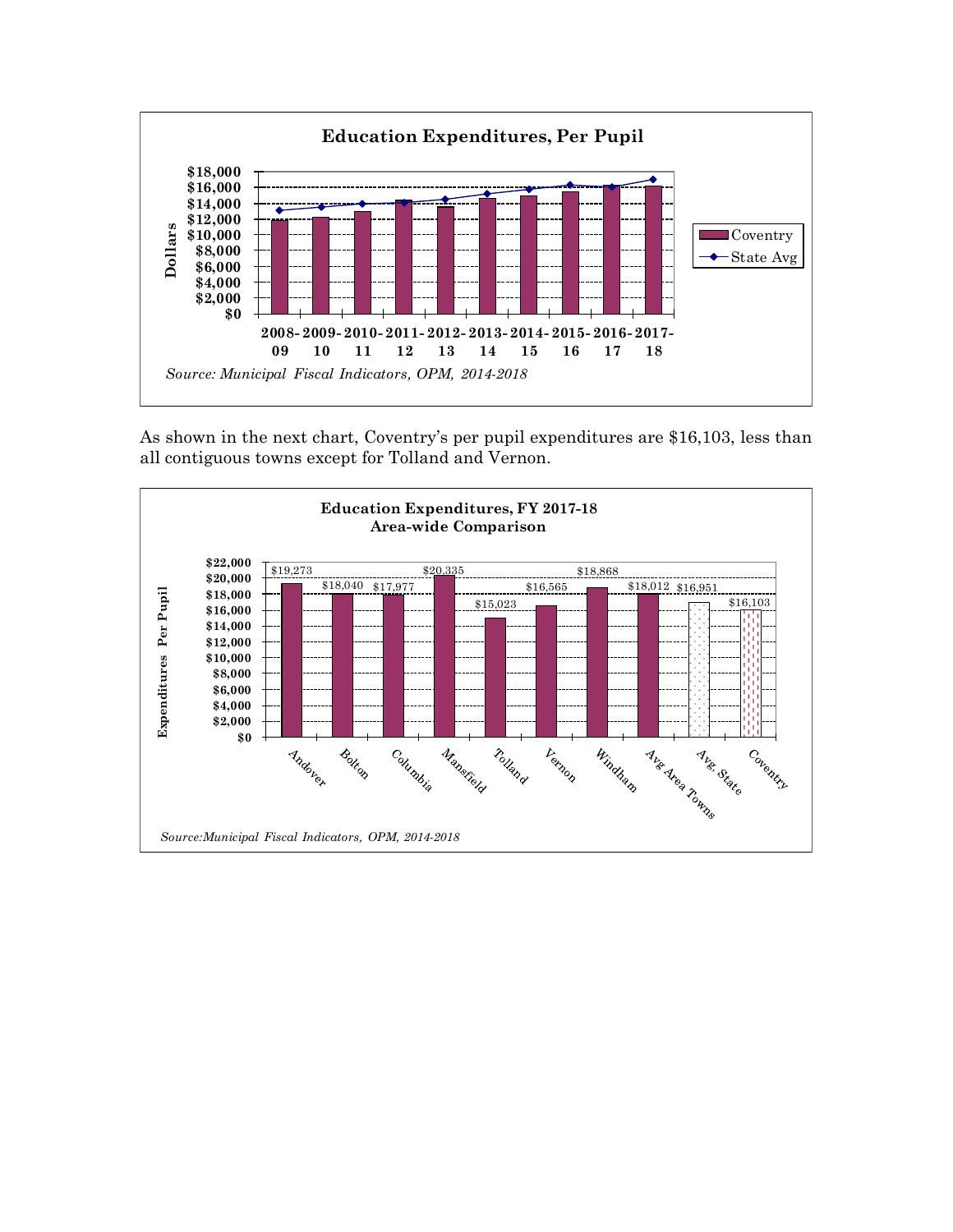Business property as a percentage of the Grand List is an important consideration in town budgets. Generally the more business property within any given town, the more opportunity for prosperity in the community. Coventry has 3.7% of its taxable base in business property, compared with the state average of 17.8%, and the average for area towns of 13.2%.



Coventry has a low percentage of business property. This is reflective of the rural nature of the community. The Town is actively seeking ways to attract appropriate development, in a manageable way, to improve our quality of life and to reduce the tax burden on residents.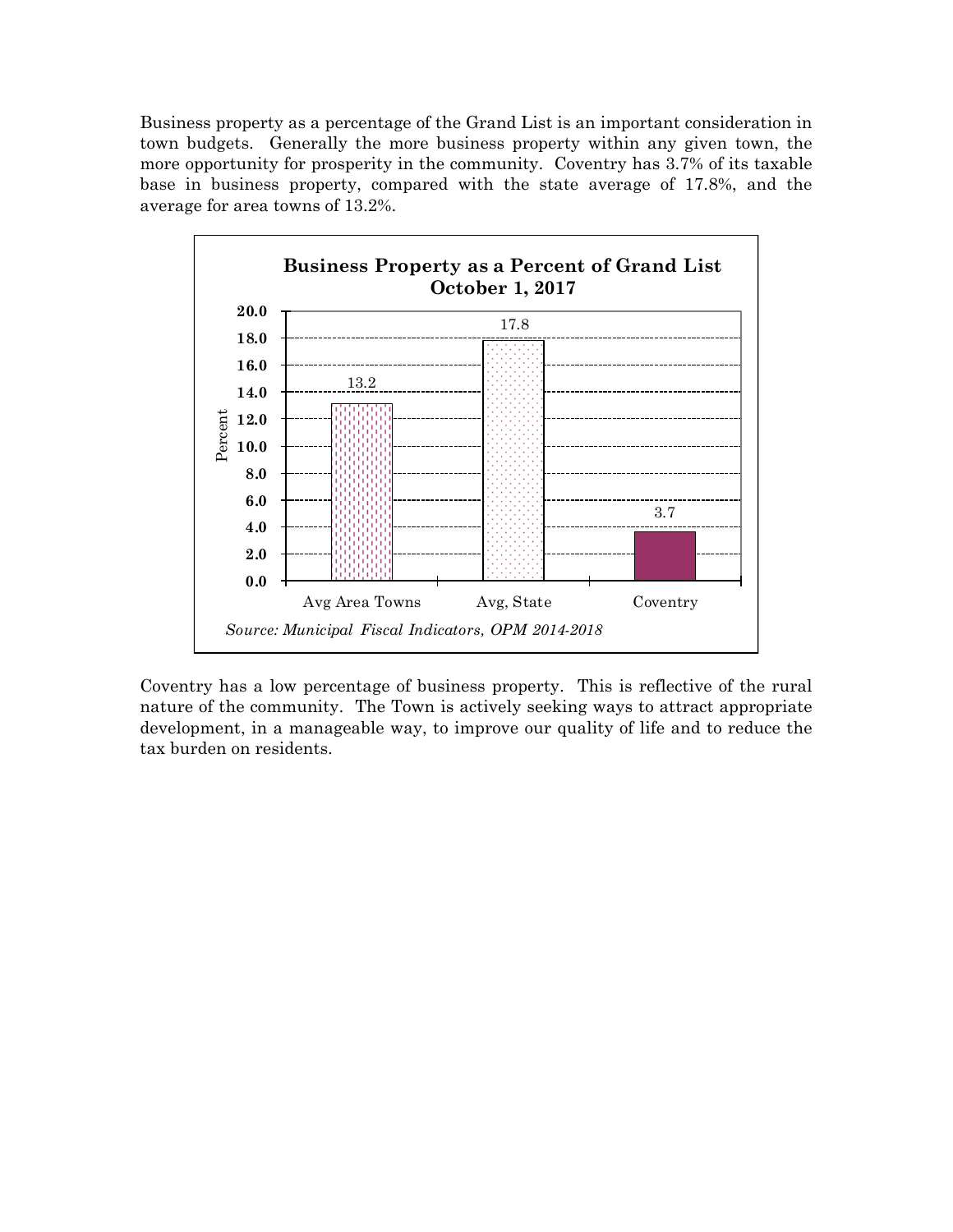#### **COMPARISON TO TOWNS IN REGION**

| <b>TOWN</b>   | <b>July 1, 2018</b><br><b>POPULATION</b> | Last<br><b>REVAL</b> | 19/20 MIL<br><b>RATE</b> | <b>2018 EQLZD</b><br><b>MIL RATES</b> | 2018<br>PerCapita<br>TAX ** |
|---------------|------------------------------------------|----------------------|--------------------------|---------------------------------------|-----------------------------|
| Andover       | 3,231                                    | 2016                 | 34.99                    | 22.84                                 | 2,596                       |
| Ashford       | 4,261                                    | 2016                 | 35.46                    | 23.93                                 | 2,395                       |
| <b>Bolton</b> | 4,890                                    | 2018                 | 39.00                    | 27.28                                 | 3,508                       |
| Chaplin       | 2,256                                    | 2018                 | 32.50                    | 23.03                                 | 2,929                       |
| Columbia      | 5,385                                    | 2016                 | 29.33                    | 20.34                                 | 2,618                       |
| Coventry      | 12,414                                   | 2019                 | 32.20                    | 21.13                                 | 2,474                       |
| Eastford      | 1,790                                    | 2018                 | 25.61                    | 16.86                                 | 2,116                       |
| Ellington     | 16,299                                   | 2015                 | 32.60                    | 21.90                                 | 2,721                       |
| Franklin      | 1,933                                    | 2018                 | 23.72                    | 16.25                                 | 2,651                       |
| Hampton       | 1,853                                    | 2018                 | 25.82                    | 18.57                                 | 2,156                       |
| Hebron        | 9,482                                    | 2016                 | 37.05                    | 26.11                                 | 2,971                       |
| Lebanon       | 7,207                                    | 2018                 | 29.40                    | 20.42                                 | 2,567                       |
| Mansfield**   | 25,817                                   | 2019                 | 31.38                    | 20.91                                 | 1,290                       |
| Marlborough   | 6,358                                    | 2015                 | 37.25                    | 23.96                                 | 3,231                       |
| Tolland       | 14,655                                   | 2019                 | 36.05                    | 23.81                                 | 3,010                       |
| Vernon        | 29,303                                   | 2016                 | 39.63                    | 27.45                                 | 2,402                       |
| Willington    | 5,887                                    | 2018                 | 30.09                    | 20.76                                 | 2,255                       |
| Windham**     | 24,706                                   | 2018                 | 36.44                    | 29.08                                 | 1,520                       |

#### \*includes student population

\*\* Adjusted tax levy per capita – represents the property tax levy for the fiscal year less any lawful adjustments as determined by the municipality – does not include prior years' tax levies.

*Sources: Municipal Fiscal Indicators 2014-2018, OPM Population numbers from the State Dept of Health* 

The equalized (EQLZD) mil rate is calculated by dividing the grand levy by the equalized net grand list. The equalized mil rate can be compared between municipalities and can be interpreted as a comparative measure of the local property tax burden or tax effort.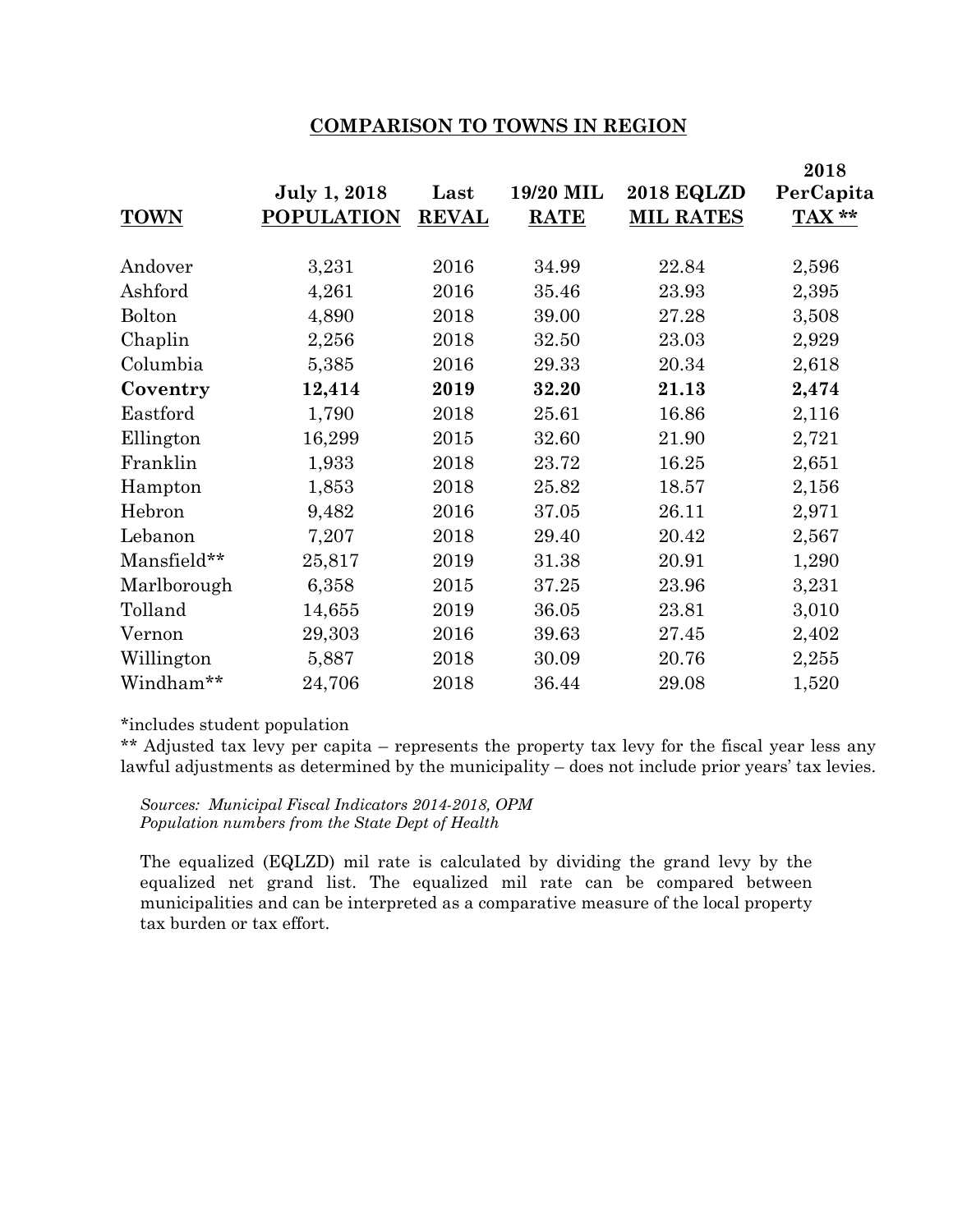### **COVENTRY'S BUDGET PROCESS**

### **Overview**

Coventry's Town Charter, which was adopted in 1967 in accordance with the Connecticut General Statutes, and amended in 1973, 1974, 1986 and 1991, governs the Town's budgetary procedures. Where the charter is silent, State law governs financial activities the Town might undertake or enter into. The specific legal requirements of the respective offices, agencies, boards, and commissions with regard to the budget process are outlined below, as well as a calendar depicting both the recommended and mandatory dates on which actions must occur.

In reality, the budget process is a priority-setting process; one of defining and prioritizing needs, evaluating alternatives, and then funding or staffing the appropriate alternative to meet the need. In simple terms, the budget is an operating plan with a dollar sign in front of it.

For the Town's departments, this process begins in the fall of the year preceding the budget year. At that time, the Town Manager's Office distributes its budget guidance to all departments, agencies, boards, and commissions of the Town. The budget guidance includes the budget calendar, usually adopted by the Council in early September, as well as appropriate forms and any special instructions or policy guidance that would affect the selection, prioritization, staffing requirements, or implementation of the budget process.

Capital Budget requests, including those of the Board of Education, are submitted earlier than Operational Budgets in order to allow the Town Council and interested citizens an opportunity to hear department heads explain and justify their requests in public. A series of public meetings are scheduled beginning in late January and extending through late February for those presentations. After the presentations are completed, the Town Manager prepares a recommended Capital Improvement Program, including Board of Education projects, which is submitted to the Town Council for review and modification, if appropriate, in conjunction with the Town Manager's Recommended Operating Budget in April.

During this same period, the Board of Education and Superintendent of Schools prepare the Board of Education's Operating Budget for submission to the Town Manager. The Town Manager then transmits the Board of Education Budget with the Town's Budget to the Town Council.

Upon receipt of the Town Manager's Budget, Capital Budget, and Board of Education Budget, the Town Council conducts a public hearing in accordance with the charter, followed by several public meetings to review, in detail, the consolidated budget. After a review of the budget, the Town Council makes what they feel are appropriate adjustments to the budget and recommends a budget to the Town Meeting in April.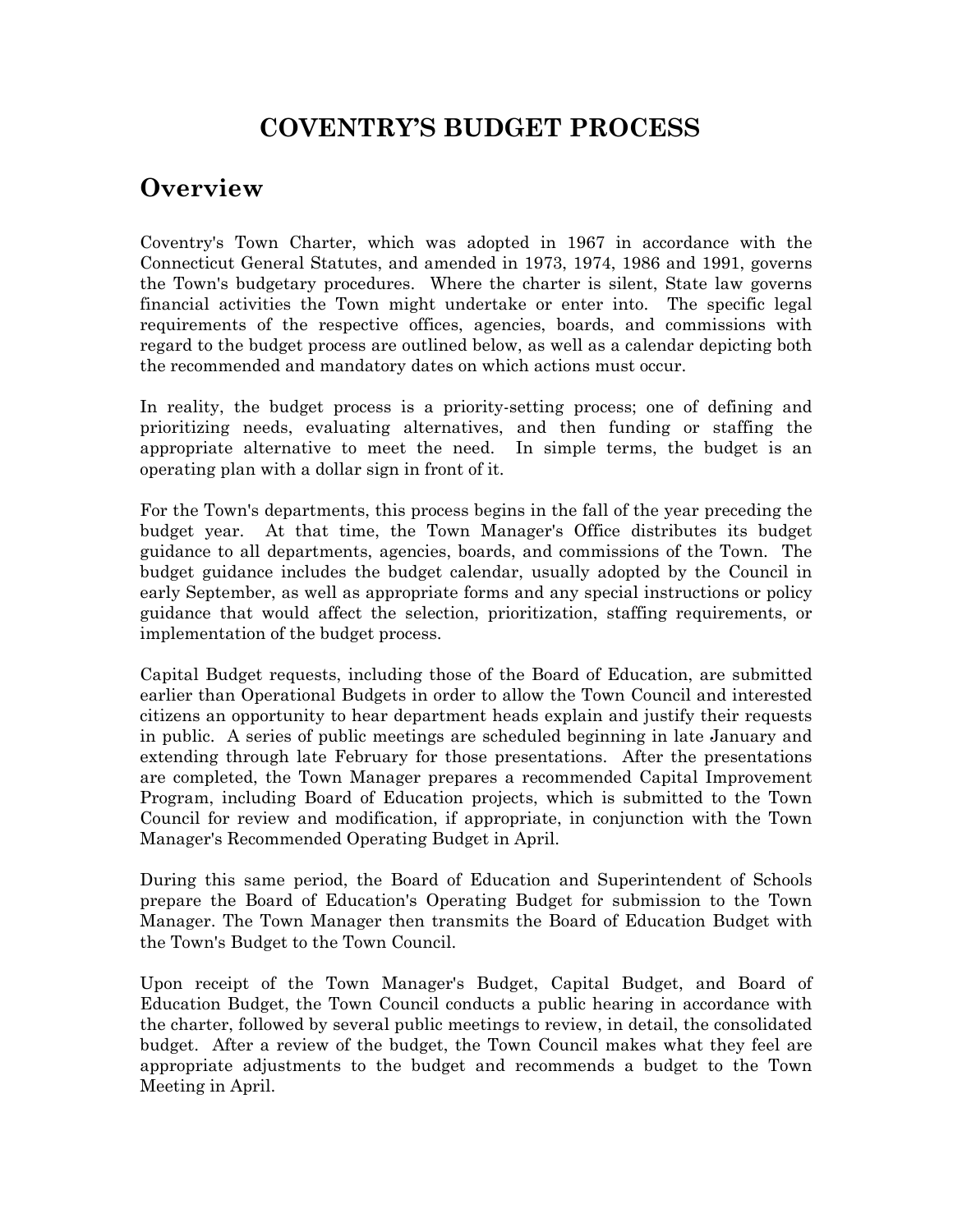The Annual Town Meeting allows for further input and adjustment to the budget prior to adoption, in accordance with the charter. Once adopted, the budget takes effect on July 1, beginning the fiscal year.

The budget process is dynamic and lengthy, with plenty of opportunity for public input. Specific questions concerning the budget process are welcome, and interested citizens or groups are urged to contact the Town Manager's Office for details.

### **Legal Requirements**

Section 8-3 of the Coventry Town Charter deals with the general form of budget presentation and reads as follows:

"The town manager may, or at the request of the council, shall require each department, office or agency of the town supported wholly or in part by the town funds, or for which a specific town appropriation is made including the board of education, to set forth in narrative or such other form as the town manager may prescribe, a program or programs showing services, activities and work accomplished during the current year and to be accomplished during the ensuing year."

Section 8-4 assigns responsibilities to the Town Manager and department and agency heads to prepare estimates and reads as follows:

"The town manager shall compile preliminary estimates for the annual budget. The head of each department, office or agency of the town, including the board of education, shall, on or before March 12, file with the town manager on forms prescribed and provided by him a detailed estimate of the expenditures to be made by his department, office or agency and the revenue other than tax revenue, to be collected thereby in the ensuing fiscal year and such other information as may be required by the council or the town manager."

Section 8-5 outlines the duties of the Town Manager with respect to the budget and reads as follows:

"Not later that one hundred (100) days before the end of the fiscal year the Town Manager shall present to the council a budget consisting of: (a) A budget message outlining the proposed financial policy of the town government, describing in connection therewith the important features of the proposed budget plan indicating any major changes from the current year in financial policies, expenditures and revenues together with the reasons for such changes, and containing a clear general summary of its contents; (b) Estimates of revenue, presenting in parallel columns the itemized receipts collected in the last completed fiscal year, the receipts collected during the current fiscal year prior to the times of preparing the estimates, total receipts estimated to be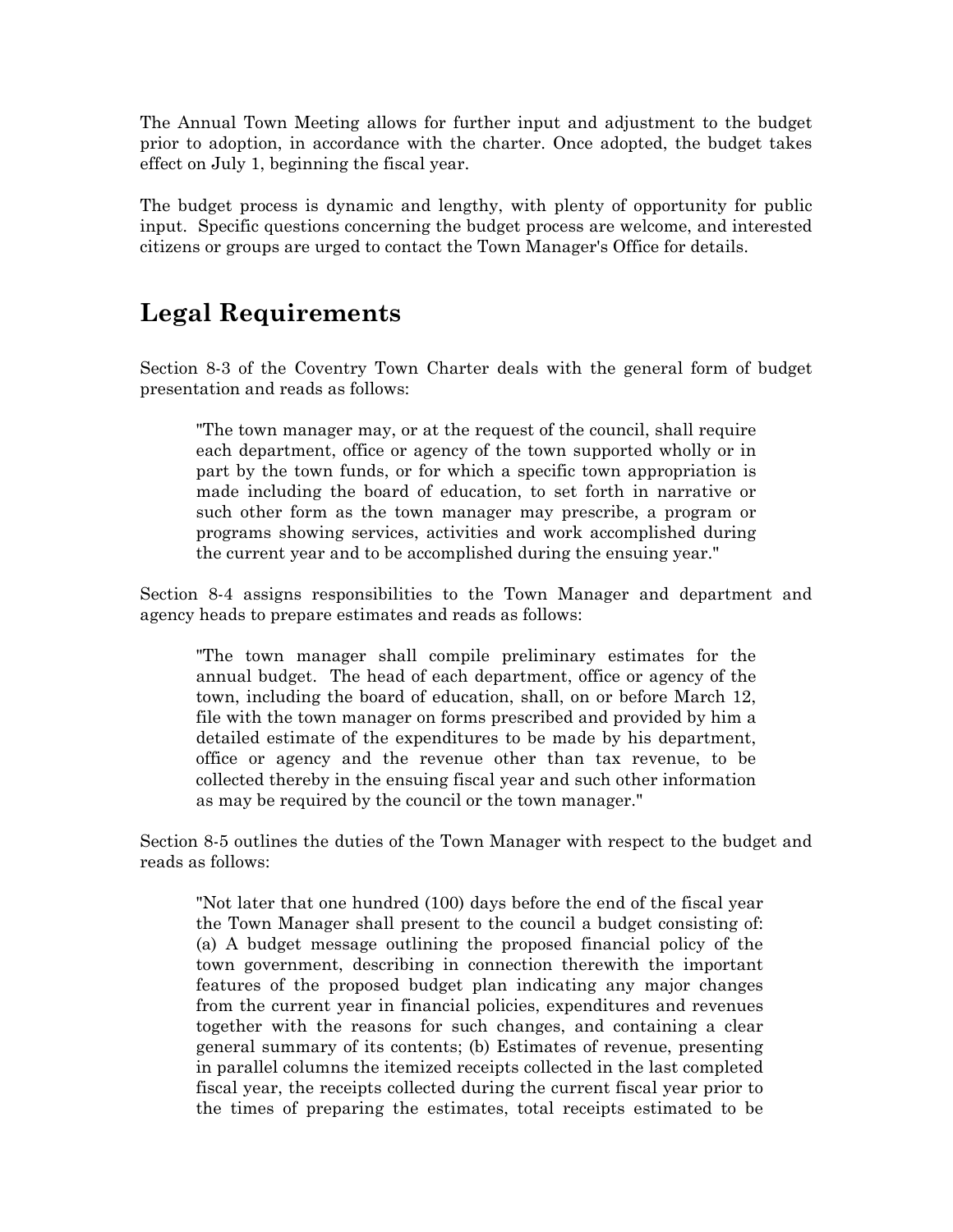collected during the current fiscal year, and the estimates of the receipts, other than from the property tax, to be collected in the ensuing fiscal year and an estimate of available surplus; (c) Itemized expenditures for each office or agency for the last completed fiscal year, approved budget figures for the current fiscal year and expenditures for the current fiscal year prior to the time of preparing the estimates, total expenditures as estimated for the current fiscal year, and the town manager's recommendations for the ensuing fiscal year for all items except those of the board of education which he shall transmit to the council as submitted to him by such board. The town manager shall present reasons for all of his recommendations. The board of education shall have the same duties and follow the same form and procedure with respect to the budget of the board of education as required of other agencies and offices. As part of the budget, the town manager shall present a program previously considered and acted upon by the town planning and zoning commission in accordance with the General Statutes, of proposed municipal improvement projects for the ensuing fiscal year and for the five (5) fiscal years thereafter. Estimates of the costs of such projects shall be submitted by each office or agency annually in the form and manner prescribed by the town manager. The town manager shall recommend to the council those projects to be undertaken during the ensuing fiscal year and a method of financing the same."

Section 8-6 of the charter outlines the duties of the Town Council and reads as follows:

"Following receipt of the budget estimates from the town manager, the council shall hold one (1) or more public hearings not later than seventy (70) days before the end of the fiscal year at which any elector or taxpayer may have an opportunity to be heard regarding appropriations for the ensuing fiscal year. The town manager shall cause sufficient copies of said estimates to be made available for general distribution in the office of the town clerk at least ten (10) days prior to the public hearing. Following the public hearing or hearings, the council shall make such revisions in the budget estimates as it deems desirable and shall recommend same to the annual budget meeting. Not less than ten (10) days prior to the annual budget meeting, the council shall cause to be published in a newspaper having a circulation in the town a notice of the meeting and a summary of the recommended budget showing anticipated revenues by major sources and proposed expenditures by functions or departments in the same columnar form prescribed for the budget and shall also show the amount for general distribution at the office of the town clerk at least ten (10) days prior to the annual budget meeting. By a majority of those present and voting at such meeting, an amount of money less than that recommended may be appropriated but no appropriation shall be made exceeding that for the same purpose recommended by the council and no appropriation shall be made for any purpose not so recommended."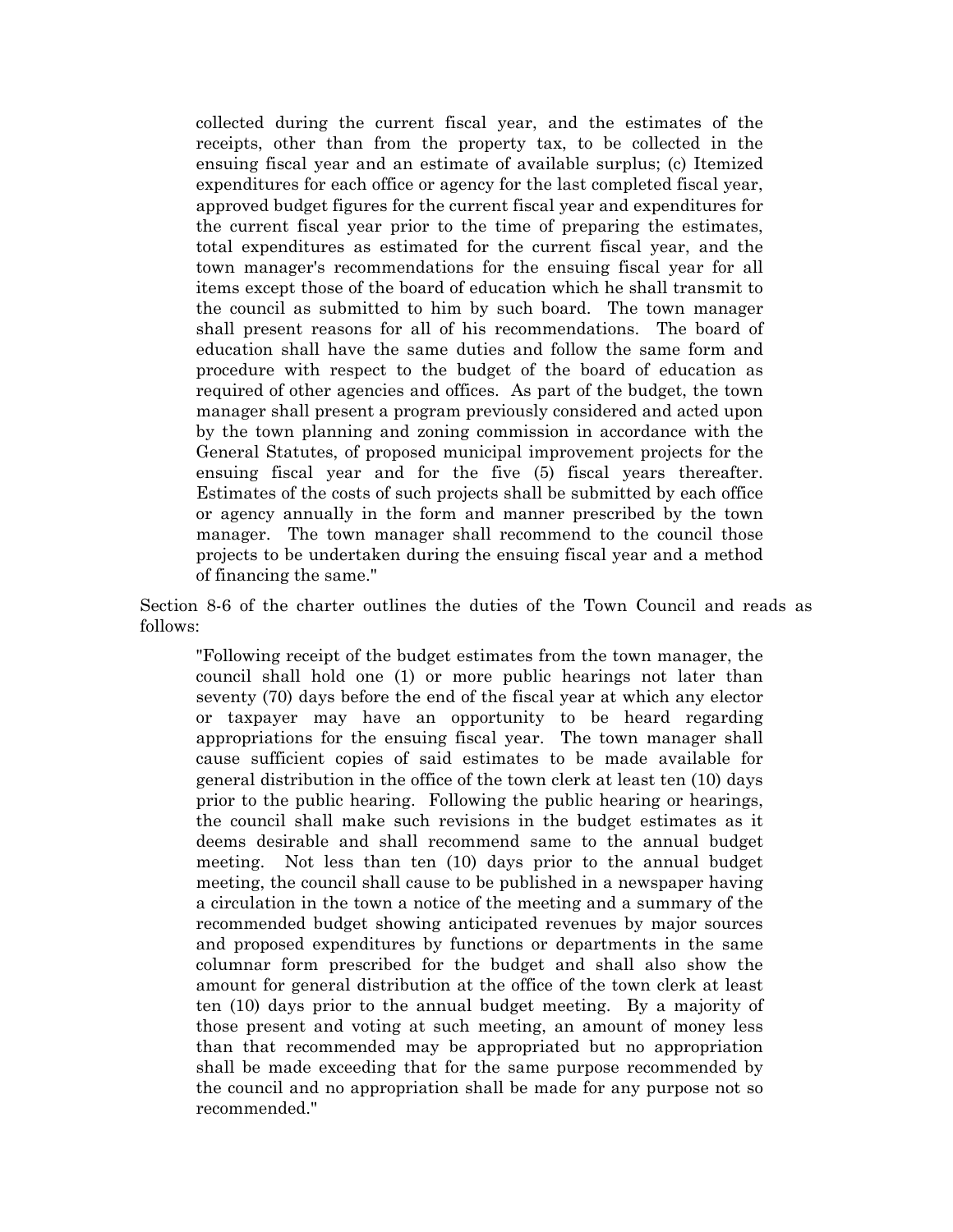Section 8-7 of the Charter calls for the setting of the mil rate. It states:

"Upon adoption of the budget by the adjourned town meeting by persons qualified to vote at such meeting for a "yes" or "no" vote; where the hours and method of voting are determined by the town council in accordance with the General Statutes of Connecticut, the council shall set the tax rate in mils which shall be levied on taxable property in the town for the ensuing fiscal year and shall file a copy of such budget with the town clerk and the town manager."

The Annual Town Meeting is established by Charter to be the fourth Saturday of April at 10:00 a.m. The Charter discusses (Section 9.1) the adjournment of the Annual Town Meeting to an adjourned Town Meeting (Referendum).

". . . At the annual budget meeting a majority of those present and voting may, by amendment to the main motion, reduce, but not increase, any Town Council recommended appropriation. After reasonable discussion of the Town Council recommended annual budget appropriation, or the annual budget appropriation as may have been amended by the annual budget meeting, the moderator of the meeting shall adjourn the meeting to reconvene on the second Tuesday following the annual budget meeting and said Town Council recommended appropriation or said Town council recommended appropriation as may have been amended by the budget meeting, shall be voted on by a "yes" or "no" vote where the hours and method of voting are determined by the town council in accordance with the General Statutes of Connecticut. If the annual budget appropriation shall not pass, a Special Budget Meeting shall be called by the council. At this Special Budget Meeting a majority of those present and voting may, by amendment to the main motion, reduce, but not increase, any Town Council recommended appropriation. After reasonable discussion of the Town Council recommended annual budget appropriation, or the annual budget appropriation as may have been amended by the Special Budget Meeting, the moderator of the meeting shall adjourn the meeting to reconvene within fourteen (14) days and said Town Council recommended appropriation, or said Town Council recommended appropriation as may have been amended by the Special Budget Meeting, shall be voted by a "yes" or "no" vote where the hours and method of voting are determined by the town council in accordance with the General Statutes of Connecticut. The foregoing procedure shall be repeated until a budget is adopted."

Section 9-2 details the procedure of Annual Town Meeting and reads as follows:

"All town meetings shall be called to order by the chairman of the council. A moderator shall be elected and all business conducted in the manner provided by the General Statutes, except as otherwise provided in this charter. The town clerk shall serve as clerk of all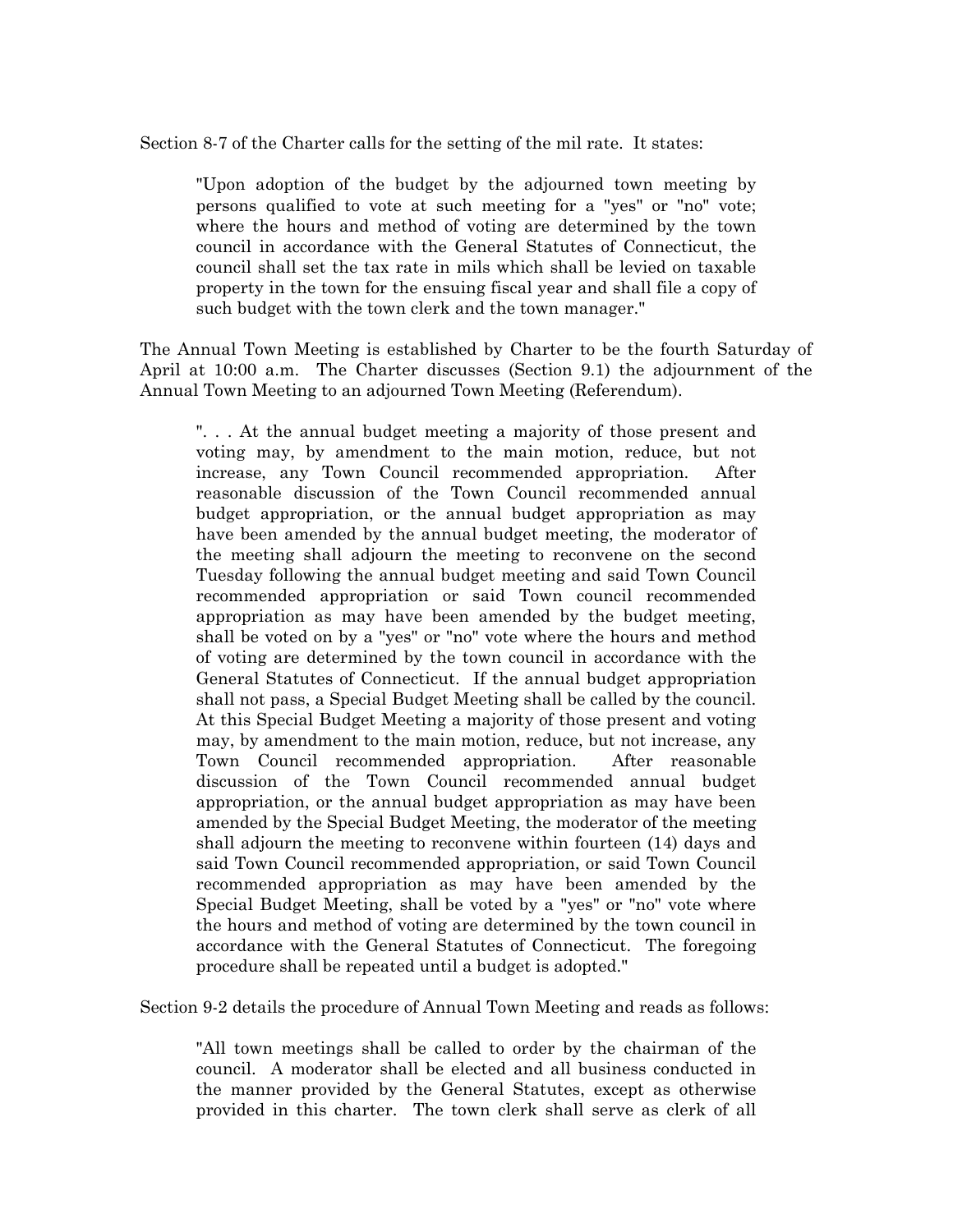town meetings but in his absence an acting clerk may be designated by the meeting. All town meetings shall be conducted pursuant to the Roberts Rules of Order. A secret ballot shall be required at any town meeting at the request of one-third (1/3) of those present and voting..."

Section 9-3 (e) describes the budget amendment process:

"After the same [annual budget] has been approved by the council, any appropriation of one hundred thousand dollars (\$100,000) or more, and any resolution authorizing the issuance of bonds or notes of one hundred thousand dollars (\$100,000) or more shall be placed on the call of a town meeting; the town council shall thereafter determine if the town meeting shall be adjourned to a vote as provided by statute, or adjourned to a vote at the next regular election. After the completion of other business and after reasonable discussion of such appropriations or resolutions, the moderator of such meeting shall adjourn the meeting to a vote as provided by the Coventry Town Council. Any vote submitted to the next regular town election shall be submitted in accordance with General Statutes 9-369 through 9-370. If the Town Council elects to hold the vote at a time and place other than the regular Town election, they shall set the hours and method of voting in accordance with the General Statutes. Such appropriation or resolution shall become effective only after it has been submitted to a "yes" or "no" vote by the persons qualified to vote in such meeting or election. At the closing of the polls of the regular election or at the closing of the polls at the adjourned Town meeting, it shall be the duty of the moderator to cause the vote to be counted, and such resolution or appropriation mentioned in the immediately preceding sentence shall, if approved by a majority of those voting thereon, be deemed a vote of the Town meeting."

### **Definitions of Terms Used in Coventry's Budget**

There are many specialized terms used in governmental budgeting and accounting. The following is an abbreviated list of some of the more common terms one may encounter.

#### **Appropriation**

A legal authorization granted by a legislative body (the Town Meeting or Town Council, for example) to make expenditures and to incur obligations for specific purposes. For budgetary/operating funds these appropriations lapse at the end of the calendar year. For non-budgetary or special purpose funds, they do not lapse but continue in force until fully expended or their purpose has been accomplished or abandoned. (This includes the Capital and Non-recurring Expenditure Fund, the Capital Improvement Fund, and certain Trust Funds of the Town).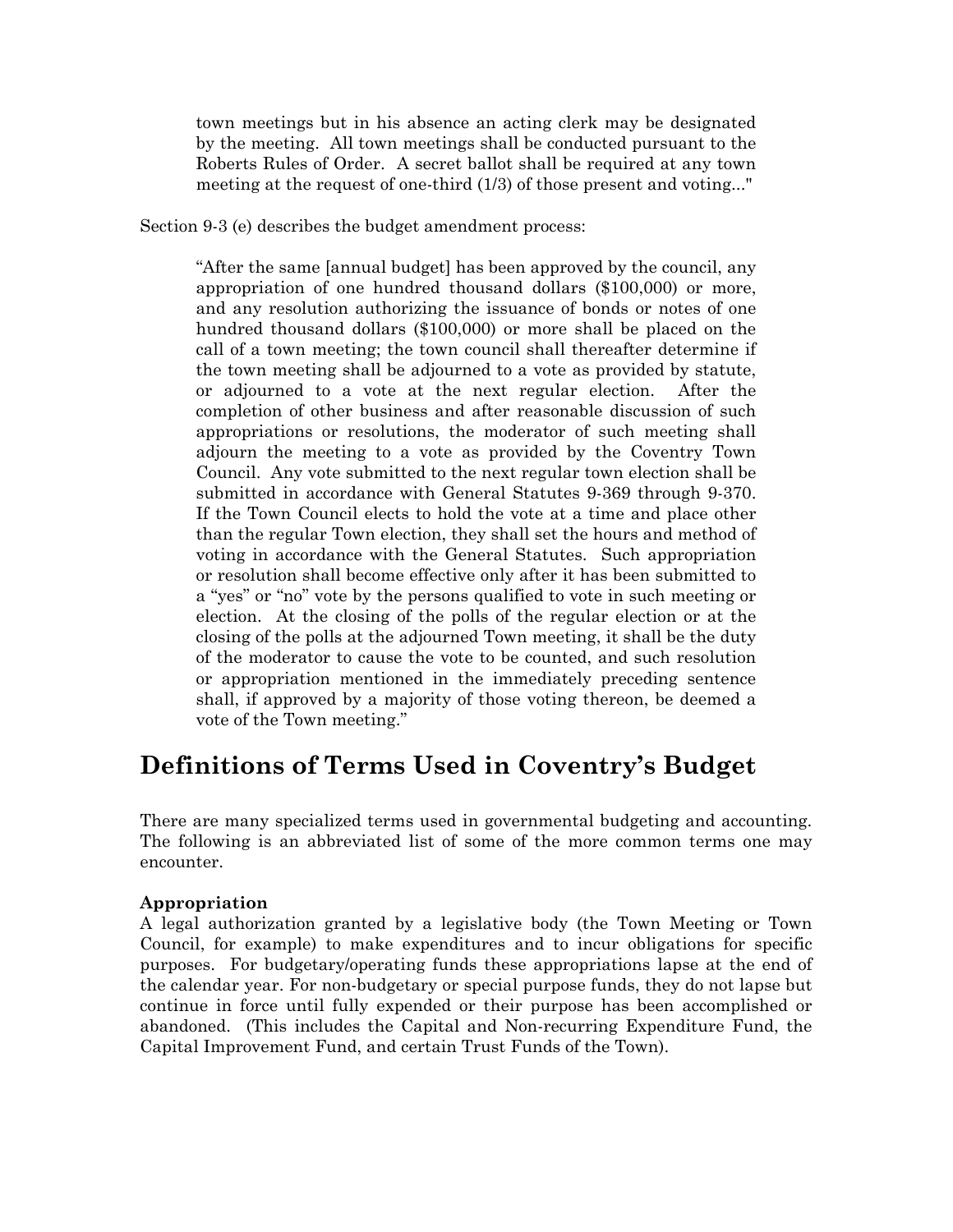#### **Assessed Valuation**

The fair market value of both land and buildings and personal property, as determined by the Town of Coventry Assessor's Office.

#### **Budget**

A financial operating plan for a given period embodying estimated expenditures for providing services and the proposed means of financing them. A balanced budget limits expenditures to available resources.

#### **Capital Budget**

The Capital Budget is the first year of the ten-year Capital Improvement Program, and is funded as part of the annual budget appropriation. It includes all equipment or facility improvements or modifications for the Town Government costing more than \$10,000 and having a life expectancy of more than five years (Capital Projects). For the Board of Education, this threshold has been established at \$20,000.

#### **School Operating Budget**

This budget includes funds which are received and spent by the Board of Education for the Town School System. These include: Instruction, Property and Employee Insurance, Operation of Plant, Pupil Transportation, Maintenance of Plant, General Control, Expenditures to Other Schools, Student Body Activities, Health Services, Capital Outlay, Special Federal Funds, Cafeteria Proceeds, and Student Activity Fees. These categories of expenditure are defined by the State of Connecticut Board of Education, and are uniform for all school systems within the state.

#### **Town Operating Budget**

This term relates to the services which are provided by the Town Government.

#### **Function/Department/Division**

Town Operating Budget expenditures are divided into a hierarchy.

A Function is a group of related activities aimed at accomplishing a major service or regulatory program for which a government is responsible. Expenditure functions relate to the principal purpose/service for which expenditures are made.

A Department is an organizational or budgetary breakdown within many Town funds. Each department serves a specific function or functions within the given fund entity.

Departments can be further subdivided into Divisions which are usually associated with functioning working groups having a more limited set of work responsibilities.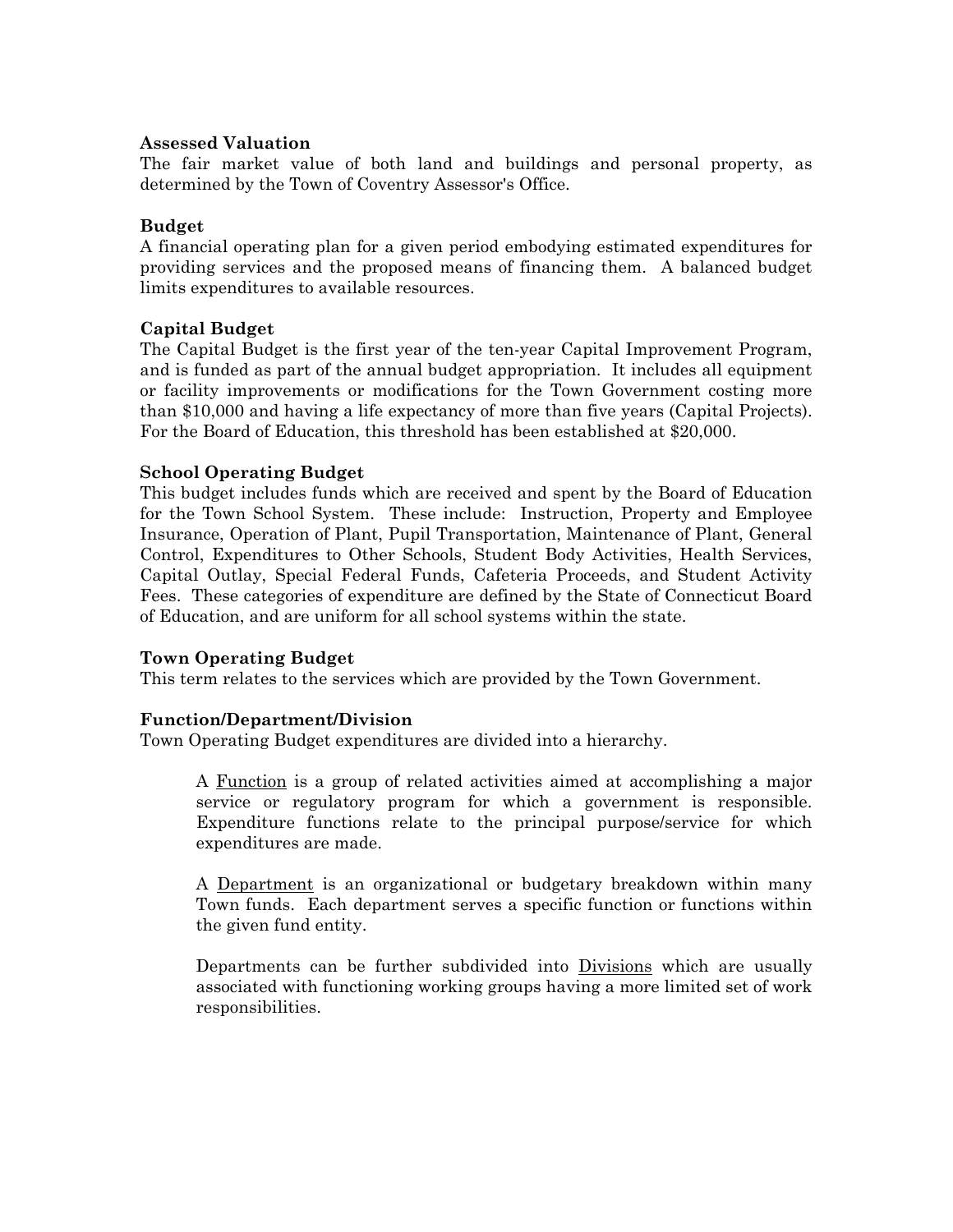#### **Capital Improvement Program (CIP)**

The Capital Improvement Program is a comprehensive list of capital projects which are proposed for the Town by both the Town Council and the Board of Education over the next ten years. The first five years of the program are provided in detail, while the second five years are provided in summary fashion, for discussion purposes only. The first year of the program is called the Capital Budget.

#### **Capital and Non-Recurring Expenditure Fund (C.N.R.E.F)**

A Capital Projects Fund for capital improvements authorized by State Statute and Town Charter, for which an annual levy of not more than two mils may be made.

#### **Capital Outlay**

An object classification in the Town's General Fund Budget for capital items of equipment, or facility improvements of less than \$10,000 and/or a life expectancy of less than five years. In the Board of Education budget, Capital Outlay is a major expenditure classification defined by the State of Connecticut Board of Education, but should be less than \$20,000.

#### **Capital Project**

A Capital Improvement Program project or piece of equipment costing more than \$10,000 (\$20,000 for the Board of Education) and having a life expectancy of more than five years.

#### **Fund**

Governmental accounting systems are organized and operated on a fund basis. A fund is an independent financial and accounting entity. It has a self-balancing set of accounts and records cash and other financial resources, together with all related liabilities and residual equities or balances which are segregated for the purpose of carrying on the specific activities or attaining certain objectives in accordance with special regulations, restrictions, or limitations. Though funds are independent entities within the financial records of a government, there need not be physical segregation of assets. Funds may be established by the State Constitution, State Statute, Town Charter, Town Ordinances, or administrative decisions. Funds used by the Town of Coventry include:

General Fund: This is the fund used to account for all financial resources except those required to be accounted for in another fund.

Capital Project Fund: This fund is used to account for financial resources to be used for the acquisition or construction of major (generally over \$10,000 in cost and a life expectancy of at least five years) facilities or equipment.

Fiduciary Funds: These funds are individual Agency and Trust Funds. They are used to account for assets held by the Town as an agent or trustee for individuals, private organizations, other governments, or other funds.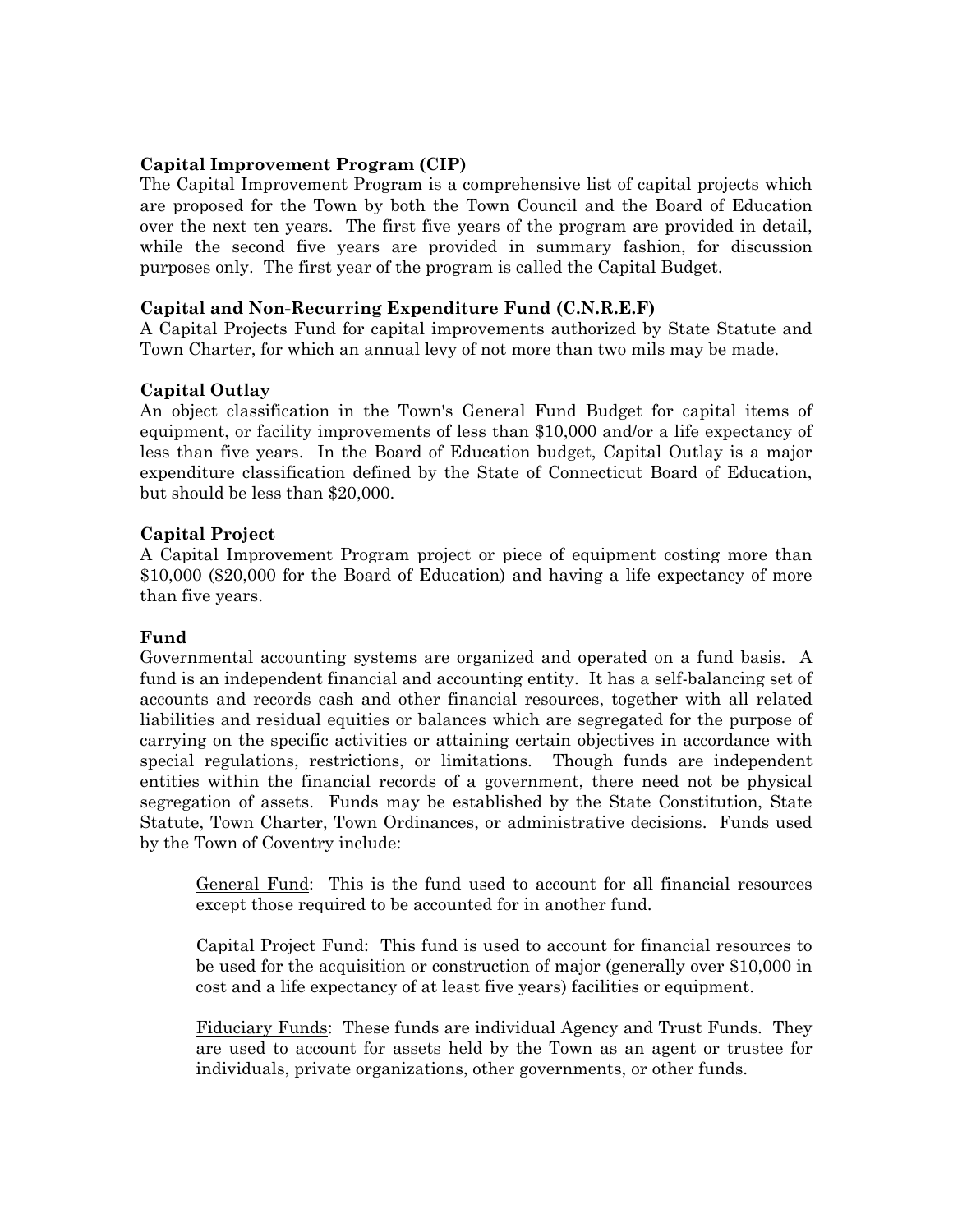Special Assessment Fund: This fund is used to account for the financing of public improvements or services deemed to benefit primarily the properties against which special assessments are levied.

Special Revenue Funds: The Special Revenue Fund is utilized to account for the proceeds of specific revenue sources (other than those assigned to other fund categories) that are in some way legally restricted to a specific purpose or purposes in terms of their expenditures.

Enterprise Fund: This fund is established to operate an independent agency in a self-funding manner.

#### **Grand List**

The Grand List is the compilation, by value, of all taxable and tax-exempt property within the municipality.

#### **Mil Rate**

The Mil Rate is the tax rate expressed as a monetary unit. One mil equals one dollar of tax per thousand dollars of assessed value of property. Taxes levied are equal to the mil rate times the assessed value of property.

#### **Object (of Expenditure)**

This term is an expenditure classification. It applies to the type of item purchased, or service obtained. Examples include salaries, supplies, professional services, et cetera.

#### **Surplus**

This term refers to the Unappropriated General Fund balance. These funds are usually excess revenues received above those budgeted and unexpended funds from the Town and School budgets. The rating agency of Moody's Investors Service recommends that the Town maintains "Healthy reserve levels and liquidity due to conservative budgeting and formal policies". Town Council policy sets a goal of 15% for fund balance.

#### **Town Meeting**

An Annual Town Meeting for the consideration of the budget and the transaction of other town business is held on the fourth Saturday in April. Special Town meetings may be held at any time, as provided for in the Town Charter or State statutes.

#### **Uncollectibles**

These represent uncollectible taxes which could be collectible in future years (with incumbent penalties assessed in accordance with State Law), various tax abatement programs authorized by the State for eligible senior citizens, disabled, and handicapped individuals.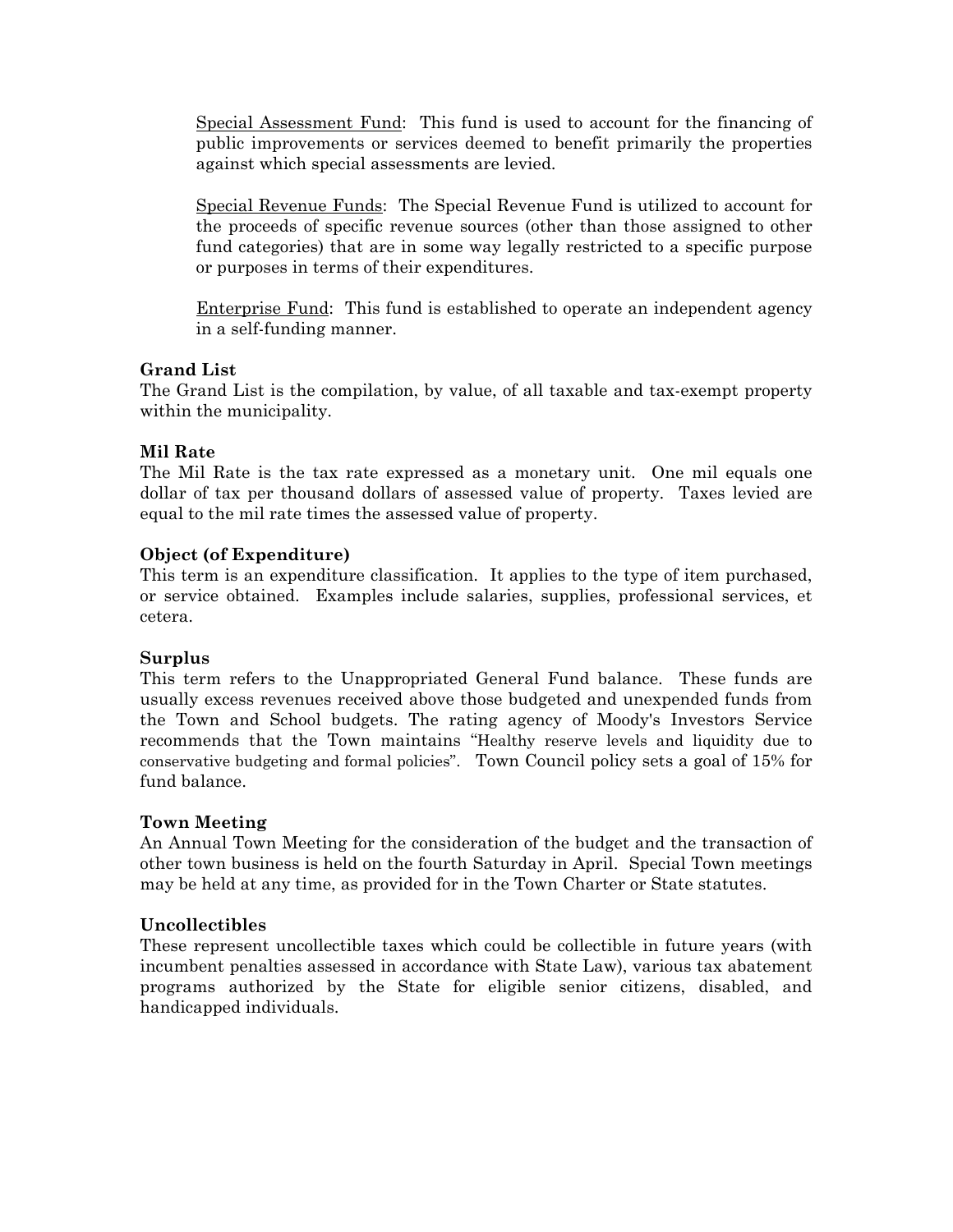#### **2021/2022 BUDGET CALENDAR**

| <b>ACTIVITY</b>                                                                                                 | <b>LATEST DATE PER</b><br><b>TOWN CHARTER</b> | <b>RECOMMENDED</b>        |
|-----------------------------------------------------------------------------------------------------------------|-----------------------------------------------|---------------------------|
| <b>DATE</b>                                                                                                     |                                               |                           |
| <b>Capital Budget forms</b><br>prepared & sent out.                                                             |                                               | October 5, 2020           |
| <b>Completed Capital Budget</b><br>forms returned to Town Manager<br>(including Board of Education)             |                                               | December 4, 2020          |
| <b>Operating Budget forms</b><br>prepared & sent out.                                                           |                                               | October 30, 2020          |
| <b>Completed Operating Budget</b><br>forms returned to Town<br><b>Manager (excluding Board</b><br>of Education) | March 12, 2021                                | December 18, 2020         |
| Capital Budget discussion &<br>presentation before Council                                                      |                                               | January-<br>February 2021 |
| <b>Operating Budget meetings with</b><br>Town Manager, Departments, Boards                                      |                                               | Jan. 4 - Jan 31, 2021     |
| Capital Budget forwarded to<br>Planning & Zoning                                                                |                                               | February 15, 2021         |
| <b>Board of Education Budget</b><br>totals to Town Manager                                                      | March 12, 2021                                | February 12, 2021         |
| <b>Board of Education Budget</b><br>filed with Town Clerk &<br>forwarded to Town Council                        | March 12, 2021                                | February 19, 2021         |
| Planning & Zoning 8-24 Review                                                                                   |                                               | February 22, 2021         |
| Town Manager's Proposed<br>Operating & Capital Budget to<br>Town Council & Town Clerk (filed)                   | March 22, 2021                                | March 1, 2021             |
| <b>Public Copies for Hearing</b><br>Available                                                                   | April 11, 2021                                | March 1, 2021             |